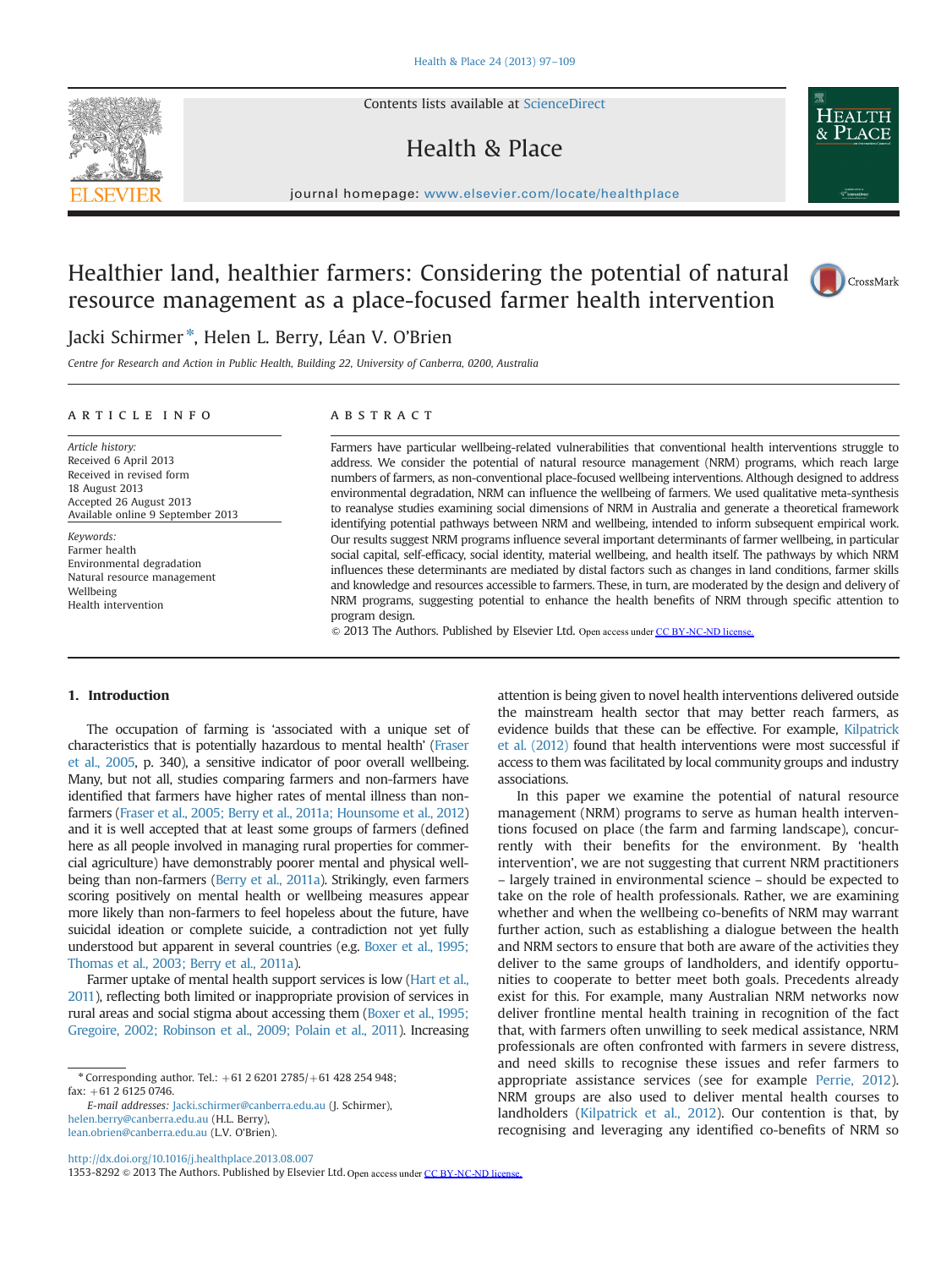**Box 1–**Types of NRM action.

Natural resource management (NRM) aims to address environmental degradation Common ways in which NRM action is taken include [\(Marshall, 2011;](#page-11-0) [Schirmer et al., 2012\)](#page-12-0):

- **Group-based collaborative action:** Groups of farmers and other stakeholders work together to address land degradation, often with the support of government funding or government-appointed group facilitators. The best known example is the Australian 'landcare' movement.
- **Grants**: The provision of funds to farmers by governments or non-government organisations to undertake land rehabilitation activities such as tree planting, fencing of sensitive areas, etc. These grants vary in form and design: some cover costs of materials; some of labour; others of both; many European schemes provide annual payments to farmers in return for managing their land to provide environmental services. Recipients are determined in a range of ways, from market-based instruments such as auctions, to direct delivery of grants to pre-identified landholders
- **Extension, education and training:** The provision of external expertise to advise and train landholders in managing their land to improve its environmental condition
- **Government regulation:** Regulation constraining how landholders may manage their land or the resources they can access
- **Landholder action:** Independent action by landholders without assistance from other organisations.

In many regions, a combination of these methods is used. In Australia, for example, state and federal governments have changed regulations; funded collaborative NRM action in the form of landcare groups (with over 4000 landcare groups established by 1998, and 30% of all Australian landholders involved in a group) ([Sobels et al., 2001,](#page-12-0) p. 266); and supported both individual landholders and collaborative NRM groups through provision of extension and funding grants. A bewildering variety of mechanisms have been used to allocate funding grants, and to determine who receives NRM funding, and for what purpose. In this paper we do not attempt to review the pros and cons of different approaches, but rather identify when a particular method of NRM delivery is likely to confer different pathways to wellbeing.

they complement conventional health interventions, there is potential to enhance wellbeing outcomes in rural and regional areas.

The term 'NRM' refers to policies and programs, delivered by government or non-governmental organisations, which help farmers address environmental and land degradation through actions such as revegetating areas of land, protecting streams, or altering their farm management practices (Box 1 describes various forms of NRM). As a potential intervention, NRM has a broad scope because it reaches large numbers of farmers. Across Europe, 20% of utilised agricultural land is under some form of agri-environmental scheme, with over 20 billion euros invested between 2007 and 2013 ([Espinosa-Goded et al., 2013](#page-11-0)); in Australia, more than 30% of farm businesses have participated in 'landcare', one particularly prominent NRM program [\(Curtis and DeLacy, 1998\)](#page-10-0).

Although NRM is not concerned with human health, studies have established that farmers are often highly sensitive to changes to their land and their relationship with it, as we identify further below ([Albrecht et al., 2007; Higginbotham et al., 2007; Berry et al., 2011b](#page-10-0)). Farmer identity tends to be strongly linked to specific place, and farmers' sense of worth (and mental health) dependent on their success as a steward of land and agricultural producer [\(Burton and](#page-10-0) [Wilson, 2006; Polain et al., 2011](#page-12-0)). Further, farmer wellbeing is influenced by several occupation-specific stressors that, while also influencing other groups, affect farmers in specific ways [\(Malmberg](#page-11-0) [et al., 1997](#page-11-0)), including drought, flood and pest/weed outbreaks; farm economic pressures, such as rising farm input costs and volatile agricultural commodity prices; complex government bureaucracy and regulation of farming; and social isolation of farmers [\(Ragland and](#page-12-0) [Berman, 1991; Boxer et al., 1995; Malmberg et al., 1997; Gregoire,](#page-11-0) [2002; Thomas et al., 2003; Fraser et al., 2005; Judd et al., 2006;](#page-11-0) [Freeman et al., 2008; Hossain et al., 2008; Berry et al., 2011a; Brumby](#page-10-0) [et al., 2011; Das, 2011; Polain et al., 2011; Hanigan et al., 2012\)](#page-11-0). Thus, it is reasonable to hypothesise that programs designed to address environmental and land degradation may also have co-benefits for farmer wellbeing.

There are compelling reasons to explore the potential of such cobenefits, and to consider the idea of NRM as a place-based health intervention. Environmental degradation has been shown to have negative impacts on farmers' mental health [\(Higginbotham et al.,](#page-11-0) [2007\)](#page-11-0). For example, [Albrecht et al. \(2007\)](#page-10-0) found that farmers exposed to persistent drought in rural Australia experienced higher levels of psychological distress as a consequence, while [Speldewinde et al.](#page-12-0) [\(2009\)](#page-12-0) identified an association between higher incidence of dryland salinity, and incidence of depression in Western Australia. This suggests that addressing degradation through NRM may improve wellbeing. NRM may also provide wellbeing benefits beyond those associated with reduced environmental degradation, with previous studies reporting findings suggestive of NRM building increased social capital and higher self-efficacy (e.g. [Mortlock and Hunt, 2008; Roche](#page-12-0) [and Rolley, 2011](#page-12-0)), and improved material wellbeing ([Greiner and](#page-11-0) [Stanley, 2013](#page-11-0)). Overall, NRM has potential for wellbeing benefits that may achieve 'substantial direct savings of health care costs and avoided and reduced individual and social impacts' ([Johnston et al.,](#page-11-0) [2007,](#page-11-0) p. 496, citing Baker et al., 2005). Equally important, NRM has potential to worsen wellbeing and thus counteract other health or social interventions ([Greiner and Stanley, 2013\)](#page-11-0), with multiple studies identifying trade-offs between human wellbeing and reversing environmental degradation (e.g. [McShane et al., 2011\)](#page-11-0). For example, landholders may be asked to participate in activities that improve the ecological condition of their land but also reduce the area available for agricultural production, with attendant reductions in farmer income.

Despite the documented potential of NRM to influence farmer wellbeing, the pathways by which it may do so are not well understood ([Dyack and Greiner, 2006\)](#page-11-0). In fact, we identified only one study that examined how NRM programs that address environmental degradation influence farmer health and wellbeing ([GSAHS, 2010](#page-11-0)). This task is particularly important given that some studies have identified trade-offs between reversing environmental degradation and human wellbeing [\(Greiner and Stanley, 2013\)](#page-11-0), arguing that addressing degradation sometimes involves reducing the wellbeing of some groups (e.g. [McShane et al., 2011](#page-11-0)).

In this paper, we begin to address this gap by identifying the likely pathways through which NRM influences farmer wellbeing and factors that may moderate these relationships, an essential first step in exploring the potential of NRM as a health intervention. While almost no research directly examines how NRM influences farmer wellbeing, multiple studies allude to it, including research examining farmer and volunteer engagement in NRM, the health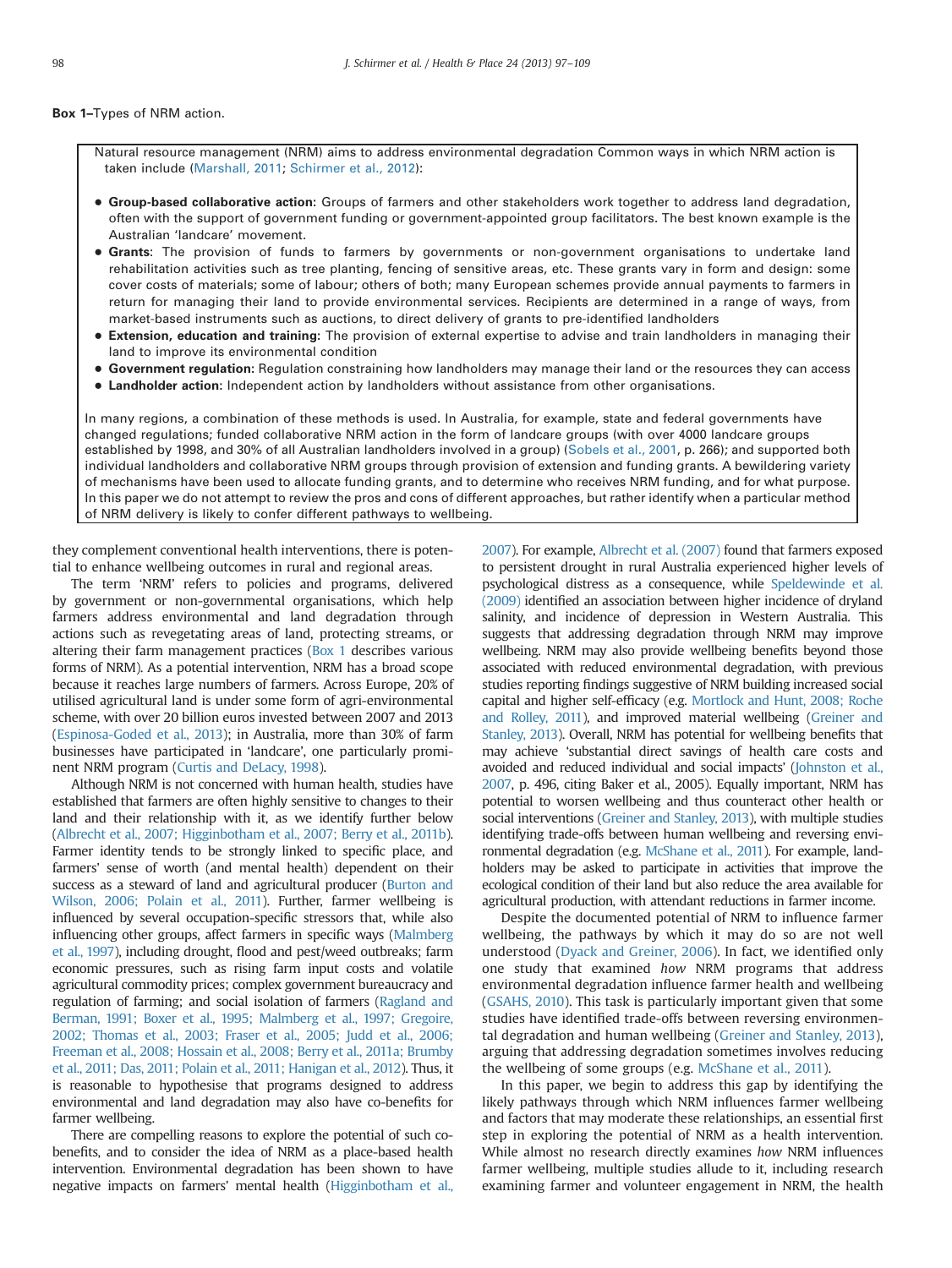<span id="page-2-0"></span>and social impacts of environmental degradation and climatic variability and linkages between Indigenous people's wellbeing and NRM. To integrate and synthesise the findings from these different areas of research, we use the emerging research methodology of qualitative meta-synthesis (QMS).

## 2. Methods

QMS is a qualitative method that uses thematic, systematic coding to generate new ideas and theory from a diverse body of existing evidence that would not otherwise be brought together [\(McCormick](#page-11-0) [et al., 2003; Mays et al., 2005; Bondas and Hall, 2007; Zimmer, 2006\)](#page-12-0). We chose this approach because it can be used to synthesise the results of studies that have used diverse methodologies and different fields of research, unlike meta-analysis or systematic reviews, which compare the results of quantitative studies with near-identical methods and objectives ([Walsh and Downe, 2005\)](#page-12-0). The QMS methods are described in detail below, followed by our results, which detail and order the various relationships between NRM and farmer wellbeing identified in our analysis. We then synthesise our results into a proposed model for understanding linkages between NRM and farmer wellbeing, discuss the implications of our findings for using NRM as a health intervention and identify areas for further research.

We used a systematic four-step approach to QMS: defining the question, selecting studies, analysis, and synthesis [\(Noblit and](#page-11-0) [Hare, 1988; Paterson et al., 2001; McCormick et al., 2003; Walsh](#page-12-0) [and Downe, 2005; Zimmer, 2006; Thomas and Harden, 2008](#page-12-0)).

## 2.1. Defining the question

We defined our question as: 'what are the linkages between NRM and farmer wellbeing?' We focused on wellbeing (rather than its close relation, mental health) because wellbeing is a more general concept that provides a global perspective on NRM's potential as a nontraditional health intervention and because promoting wellbeing is a critical means to supporting mental health.

The generic term wellbeing is usually conceptualised as the extent to which a person is satisfied or fulfilled with life ([Costanza](#page-10-0) [et al., 2007](#page-10-0)), and various domains of life, and is thus often defined as '(overall) life satisfaction' [\(Cummins et al., 2003\)](#page-10-0). Overall life satisfaction is an outcome of multiple physical, social, psychological and spiritual factors influencing a person's quality of life ([Cummins et al., 2003; Larson et al., 2006; Costanza et al., 2007\)](#page-10-0). While the nature and relative influence of these determinants, and the direction of causal relationships between wellbeing and factors often correlated with it, are topics of ongoing debate (e.g., O'[Brien](#page-11-0) [et al., 2012\)](#page-11-0), it is widely agreed that one of these factors is the natural environment in which a person lives ([MEA, 2003\)](#page-11-0). This has obvious relevance to NRM, which involves actions that change the natural environment. However, other determinants of wellbeing may also be influenced by NRM. To identify these, it is necessary to consider factors known to influence wellbeing in general, and examine whether NRM is likely to influence these. Epidemiological evidence shows that demographic, social and economic factors, particularly social status, powerfully shape health and wellbeing ([Marmot, 2005](#page-11-0)), and that such factors combine in distinct and systematically patterned ways to produce lives characterised by overall wellbeing or pervasive illbeing ([Berry et al., 2008a](#page-10-0)). While labelled and conceptualised in varying ways, the core factors or domains that are generally agreed to influence wellbeing broadly fall into the following categories ([ABS, 2001](#page-10-0); [Cummins et al., 2003;](#page-10-0) [MEA, 2003](#page-11-0); [Marmot, 2005](#page-11-0); [Larson et al., 2006](#page-11-0)):

• Self-efficacy.

- Mental and physical health.
- Standard of living (income, satisfaction with material needs).
- Freedom, personal safety and security.
- Equality and equity of access to resources.
- Health of the natural environment.

Two of these domains – social capital and self-efficacy (connectedness and effectiveness) – are typically most strongly related to a person's self-assessed life satisfaction (O'[Brien et al., 2012\)](#page-11-0). A person's social identity also influences their wellbeing, for example, by structuring their social relationships, self-efficacy and behaviours related to physical and mental health [\(Haslam](#page-11-0) [et al., 2009; Jetten et al., 2012](#page-11-0)).Having identified the core domains known to influence wellbeing, we next identified studies that could be reanalysed to identify whether there is evidence that NRM influences any of these – for example, whether participating in NRM influences a farmer's social capital.

#### 2.2. Selecting studies

We included only Australian studies in our analysis because focusing on one country reduced problems of generalisation across political, economic and cultural contexts. Moreover, Australia's NRM programs are recognised worldwide as 'state of the art' and have been studied more thoroughly than NRM in most other regions, providing substantial evidence to draw upon.

QMS is a qualitative methodology which can be applied to both qualitative and quantitative studies, and we included both. Synthesising data generated using differing methodologies and/or ontologies can be challenging ([Walsh and Downe, 2005; Thomas](#page-12-0) [and Harden, 2008](#page-12-0)) but, as a logical extension of mixed-method research ([Mays et al., 2005](#page-11-0)), is worth the effort. For similar reasons, we included both academic and 'grey' literature, prioritising inclusiveness over rigour when selecting studies [\(Walsh and](#page-12-0) [Downe, 2005](#page-12-0)) because our objective was to generate a theoretical framework for subsequent empirical testing, rather than to evaluate the quality of existing theories. A purposive rather than exhaustive process was used to identify studies for inclusion, with new studies included until 'conceptual saturation' was reached ([Thomas and Harden, 2008](#page-12-0)). [Table 1](#page-3-0) identifies the search terms used to identify and select the 45 studies ultimately included in the QMS. [Table 2](#page-4-0) categorises these studies by methodology and topic.

## 2.3. Analysis

We used thematic coding, a common QMS analysis process, to synthesise data ([Thomas and Harden, 2008\)](#page-12-0). The results and discussion sections of each study, or their equivalents in nontraditionally structured papers, were included in the QMS. This text, including numeric results of statistical analysis, was treated as qualitative text to be coded. In the first coding round, findings relevant to the relationship between NRM and wellbeing determinants (social capital, self-efficacy etc.) were identified as 'free codes', i.e. unrelated to each other, and the differing terminologies used in each study translated into a common set of qualitative codes. The codes from the first round were then reviewed and reorganised into hierarchical, thematic groups to reveal specific links between NRM and wellbeing. Specifically, we organised these groups based on their linkage to wellbeing. We considered the wellbeing domains identified earlier (social capital, self-efficacy, etc.) to be proximal determinants of wellbeing, as they are the most direct influences on wellbeing. We examined the pathways that led to each of these proximal factors, in order to identify NRM-driven distal causes of changes in these proximal factors. We thus identified distal factors that NRM affects which, in turn,

<sup>•</sup> Social capital and community connectedness.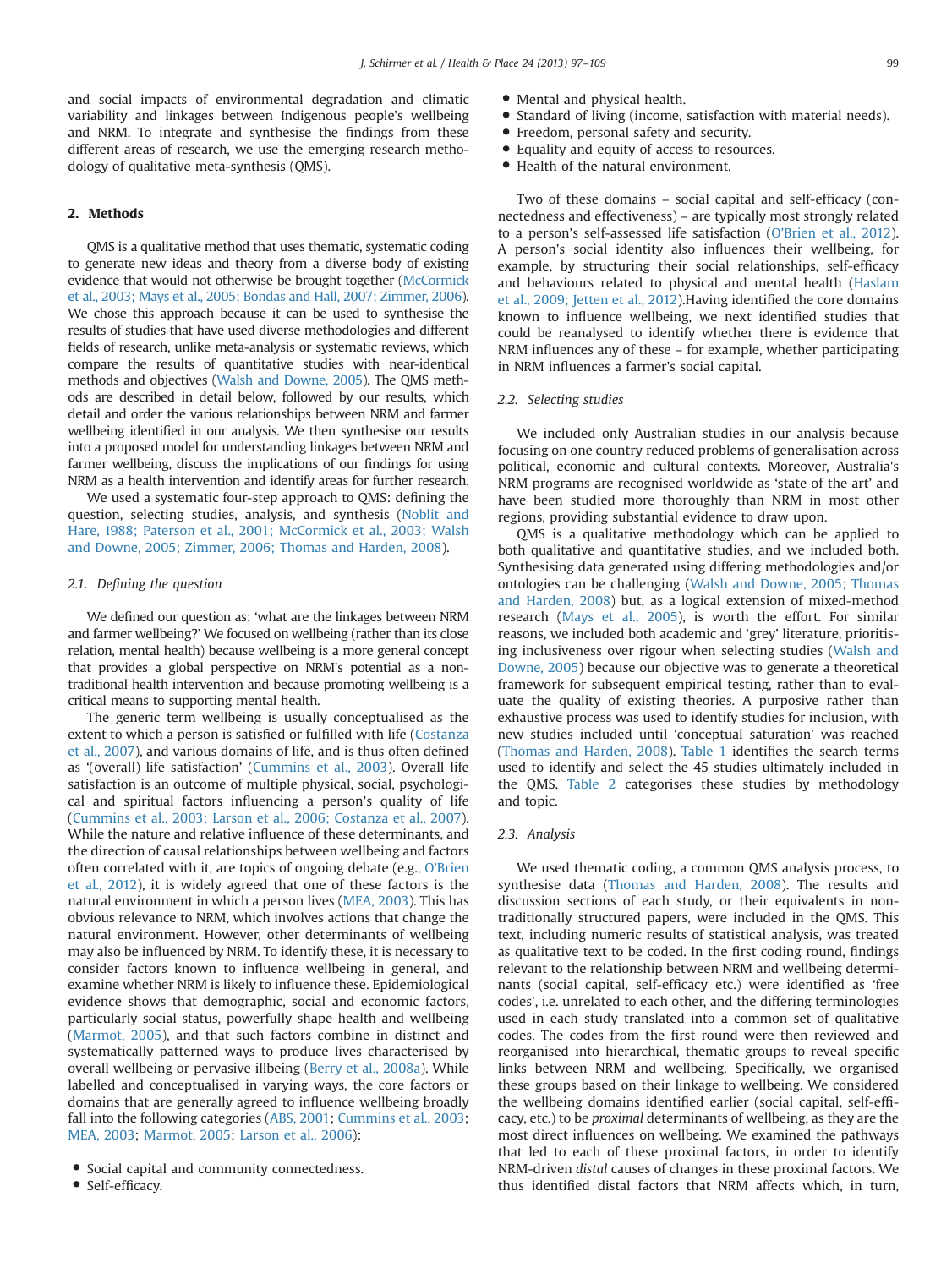#### <span id="page-3-0"></span>Table 1

Search and selection criteria used to identify studies for the QMS.

| <b>Step</b>                                                        | <b>Criteria and outcomes</b>                                                                                                                                                                                                                                                                                                                                                                                                                                                                                                                                                                                                                                                                                                                                                                                                                                                                                                                                        | <b>Results</b>          |
|--------------------------------------------------------------------|---------------------------------------------------------------------------------------------------------------------------------------------------------------------------------------------------------------------------------------------------------------------------------------------------------------------------------------------------------------------------------------------------------------------------------------------------------------------------------------------------------------------------------------------------------------------------------------------------------------------------------------------------------------------------------------------------------------------------------------------------------------------------------------------------------------------------------------------------------------------------------------------------------------------------------------------------------------------|-------------------------|
| 1. Identify boundaries of studies to<br>be included                | - Include only studies providing insight into linkages between NRM action and farmer wellbeing<br>(limited to studies examining social dimensions of NRM, linkages between environmental<br>degradation/climatic variability and wellbeing, and NRM and wellbeing of groups other than<br>farmers).<br>- Include studies with empirical evidence.<br>- Include theoretical and discussion papers with relevance to topic.<br>- Include papers with data relevant to question 'linkages between NRM action and landholder<br>wellbeing'.                                                                                                                                                                                                                                                                                                                                                                                                                             |                         |
| 2. Identify search terms and<br>databases                          | The following search terms were tested in four databases (Google Scholar, CAB Abstracts, Agriculture 8610 search results<br>and Natural Resources Index, Web of Science):<br>Any one or more of the following: "natural resource management", "landcare", "bush heritage",<br>"revegetation", "soil conservation", "land conservation", "land degradation", "coastwatch",<br>'fishwatch", "riverwatch", "caring for our country", "natural heritage trust", "salinity".<br><b>AND</b><br>Any one or more of the following "social", "health", "wellbeing", "psychological/psychology",<br>"stress", "social capital", "equity", "self-efficacy", "standard of living", "income".<br>Google Scholar was the most comprehensive in terms of search results, and included some relevant<br>'grey literature' not found in other databases, and was thus used, consistent with recommendations                                                                          |                         |
| 3. Select specific studies                                         | to use databases that most comprehensively sample the relevant work (Walsh and Downe, 2005).<br>Studies were screened, and those not falling within parameters specified in Step 1 excluded. For<br>example, studies that focused on health of land rather than health of people, were excluded, as were 102<br>those that referred to wellbeing issues only when setting the context for a study and not elsewhere in Subsequently identified<br>the paper. We continued this process for the first 500 of the 8610 results obtained. At this point, very studies: 22<br>few new studies of relevance were being identified. We stopped searching for more, and focused on<br>analysing the studies obtained. From this point, new studies were only added if they were referenced<br>in the studies already identified. This process continued throughout the analysis, and was stopped<br>when no new concepts of ideas were being identified in the literature. | Scholar Google studies: |
| 4. Evaluate quality and relevance of<br>studies, and classify them | Initial stages of synthesis involved evaluating the quality and relevance of studies for inclusion in the 45 core studies identified,<br>analysis process, and classifying them by type (see Table 2). Studies were also compared to identify described in Table 2<br>underlying assumptions or implications of methodological approach. All studies had a shared<br>philosophical underpinning (Zimmer, 2006), falling broadly into the 'interpretive' paradigm in which<br>there is a view that an objective reality exists, but that this can only be understood through<br>interpretation of this world via language, symbol, culture, identity etc.                                                                                                                                                                                                                                                                                                            |                         |

influence proximal factors and, through this, wellbeing. The entire dataset was then recoded using this re-organised set of thematic codes. The two rounds of coding were conducted by the lead author and then reviewed by the other authors.

## 2.4. Synthesis

Synthesis is the endpoint and particular benefit of QMS, the step that adds value beyond the specifics of the original studies [\(Thomas](#page-12-0) [and Harden, 2008](#page-12-0)). Most studies included in our QMS examined only one or two of the multiple factors likely to link NRM and wellbeing. It was, therefore, inappropriate to assess whether the weight of evidence confirmed particular linkages. Instead, we identified multiple potential pathways of influence based on our analysis (see [Step 2.3](#page-2-0) above), drawing on established theories of wellbeing to synthesise these into a theoretical framework.

## 3. Results

The QMS coding identified evidence that NRM ultimately impacts on five proximal determinants of wellbeing: social capital, standard of living, health (physical and mental), self-efficacy and identity. [Table 3](#page-5-0) documents the specific pathways identified between NRM and these proximal factors. Other factors often considered in the wellbeing literature to be proximal determinants of wellbeing – equity/justice, security and the natural environment – were also important, but acted either as moderating factors or as distal factors that, in turn, influenced one or more of the five proximal factors. In addition to wellbeing determinants that acted as distal factors, four additional distal factors were also identified: changes in land condition; change in farmer skills and knowledge; change in farmer resources, such as finances and time; and changed access to resources external to the farmer.

Evidence for qualitative analyses is typically presented in the form of quotes ([Sandelowski, 2007](#page-12-0)) but the diverse sources of secondary data included in QMS are not easily summarised in quotes. We therefore document our supporting evidence in three ways. First, we present a limited number of direct quotes from the studies we analysed. Second, [Table 3](#page-5-0) presents the specific pathways identified, the number of studies in which they were identified, and the synonymous or closely related terms that we translated into a common terminology in the QMS. Third, in [Appendix A](#page-10-0), we list the studies in which we identified evidence of particular pathways linking NRM and wellbeing. Studies included in the QMS are referenced when they are directly quoted; [Table 3](#page-5-0) and Appendix S1 detail the source/s of all other evidence described in the results.

## 3.1. Proximal factor (i): social capital

Social capital is '…the processes between people which establish networks, norms and social trust, and facilitate co-ordination and co-operation for mutual benefit.' [\(Cox, 1995,](#page-10-0) p. 15). It is often conceptualised as a combination of the nature and extent of a person's formal and informal community participation (e.g., with friends, family, civic and political groups), and the social cohesion created by this participation ([Harpham et al., 2002](#page-11-0)). Overall, social capital, when appropriately measured, is linked with mental health ([Berry and Welsh, 2010](#page-10-0)) and with subjective well-being 'through many independent channels and in several different forms' ([Helliwell and Putnam, 2004](#page-11-0), p. 1435). For example, social capital can improve productivity of groups and, hence, material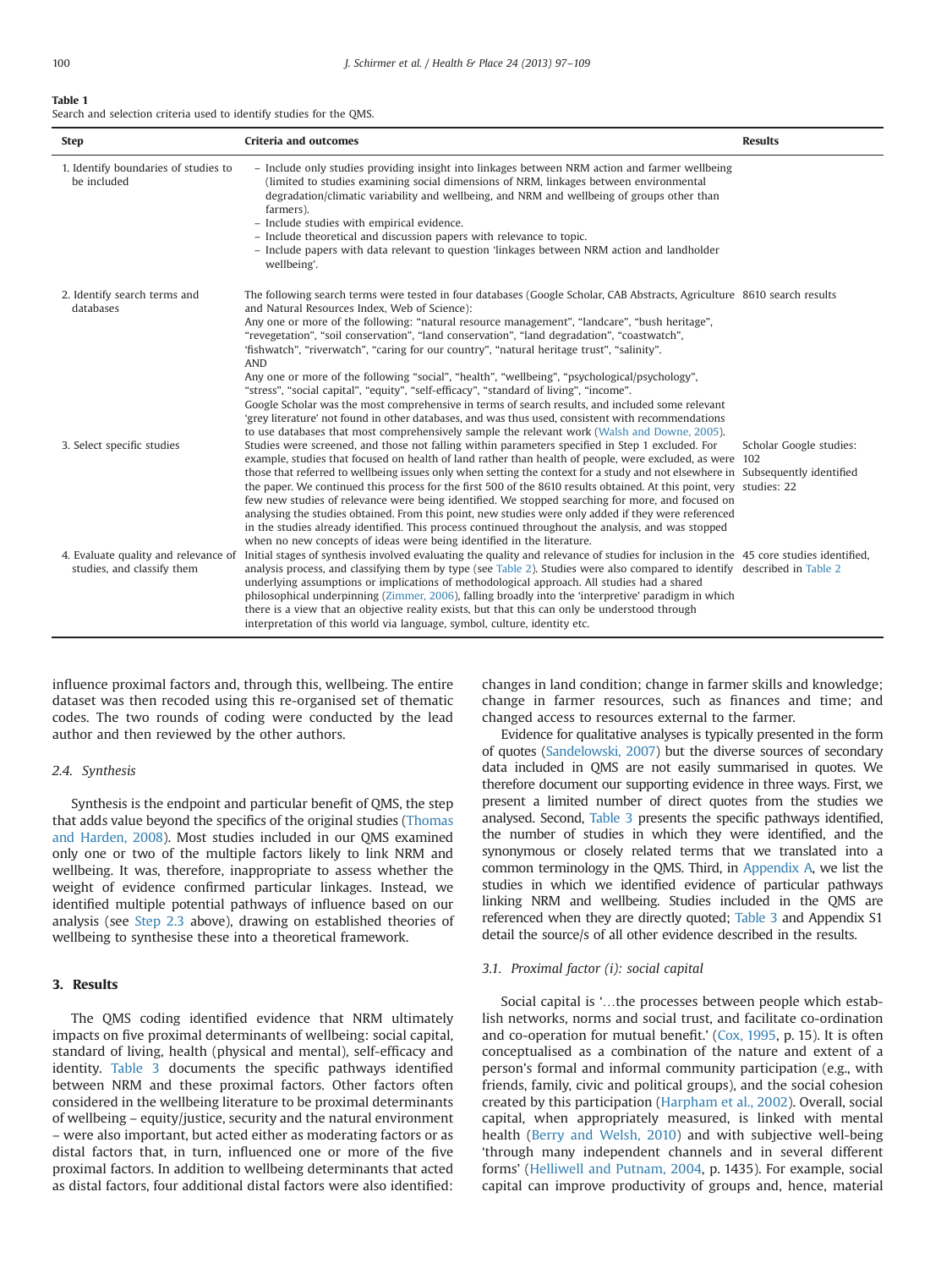#### <span id="page-4-0"></span>Table 2

Classification of studies included in the qualitative meta-synthesis.

| <b>Topic of study</b>                                                                                                     | <b>Study method</b>                                                                                                                                                                                                                                                                                                                                                                                              |                                                                                                                                                                                                                                                                                     |                                                                      |                                                                                                                                                                                                                                                                                                             |
|---------------------------------------------------------------------------------------------------------------------------|------------------------------------------------------------------------------------------------------------------------------------------------------------------------------------------------------------------------------------------------------------------------------------------------------------------------------------------------------------------------------------------------------------------|-------------------------------------------------------------------------------------------------------------------------------------------------------------------------------------------------------------------------------------------------------------------------------------|----------------------------------------------------------------------|-------------------------------------------------------------------------------------------------------------------------------------------------------------------------------------------------------------------------------------------------------------------------------------------------------------|
|                                                                                                                           | Qualitative                                                                                                                                                                                                                                                                                                                                                                                                      | Quantitative                                                                                                                                                                                                                                                                        | <b>Mixed methods</b>                                                 | Review/synthesis/<br>argument                                                                                                                                                                                                                                                                               |
| Studies examining linkages between NRM action and landholder<br>wellbeing                                                 | 1. GSAHS, 2010                                                                                                                                                                                                                                                                                                                                                                                                   | 16. Speldewinde<br>et al. (2009)                                                                                                                                                                                                                                                    |                                                                      |                                                                                                                                                                                                                                                                                                             |
| Studies examining how to encourage NRM through increasing<br>adoption, improving policy, or addressing barriers to uptake | 2. Aitken (2001)<br>3. Sobels et al.<br>(2001)<br>4. Carr (2002)<br>5. Moore et al.<br>(2001)<br>6. Gooch (2003)<br>7. Gooch (2005)<br>8. Farrelly (2006)<br>9. Rockloff and<br>Moore (2006)<br>10. Farrelly and<br>Conacher (2007)<br>11. Davidson and<br>Lockwood (2009)<br>12. Gooch and<br>Warburton (2009)<br>13. Flick et al. (2010)<br>14. Greiner and<br>Gregg (2011)                                    | 17. Holmes and Day 26. Munro and<br>(1995)<br>18. Curtis and Van<br><b>Nouhuys (1999)</b><br>19. Byron et al.<br>(2001)<br>20. Byron and Curtis<br>(2001)<br>21. Byron and Curtis<br>(2002)<br>22. Taylor (2009)<br>23. Simpson and<br><b>Clifton (2010)</b><br>24. Marshall (2011) | Moore (2005)<br>(2006)<br>(2009)<br>29. Compton and<br>Beeton (2012) | 32. Cary and Webb (2000)<br>27. Pero and Smith 33. Morrissey and<br>Lawrence (2000)<br>28. Compton et al. 34. Curtis et al. (2002)<br>35. Webb and Cary (2005)<br>36. Curtis et al. (2008)<br>37. Kingwell et al. (2008)<br>38. Curtis and Lefroy<br>(2010)<br>39. Barr (2011)<br>40. Pannell et al. (2011) |
| Linkages between environmental degradation or climatic variability<br>and human wellbeing                                 | 15. Brown et al.<br>(2012)                                                                                                                                                                                                                                                                                                                                                                                       | 25. Berry et al.<br>(2011b)                                                                                                                                                                                                                                                         | 31. King et al.<br>(2009)                                            | 30. Buckley (2007) 41. Horwitz et al. (2001)<br>42. Cox et al. (2005)<br>43. Berry et al. (2008b)<br>44. Drought Policy Review                                                                                                                                                                              |
| Indigenous wellbeing and 'caring for country' activities                                                                  | Expert Panel (2008)<br>We identified 10 studies examining links between Indigenous wellbeing and NRM activities<br>involving engaging with 'caring for country' (3 qualitative, 3 quantitative and 4 review/<br>synthesis/argument). Rather than include all these, we included one in our review which<br>reviewed all the other studies identified and synthesised their findings.<br>45. Davies et al. (2011) |                                                                                                                                                                                                                                                                                     |                                                                      |                                                                                                                                                                                                                                                                                                             |

wellbeing; enable learning and information dissemination and, through this, self-efficacy; and increase access to resources [\(Sobels](#page-12-0) [et al., 2001; Ziersch, 2005\)](#page-12-0). However, studies examining social capital and wellbeing produce somewhat inconsistent findings depending on their design and methods [\(Berry and Welsh, 2010\)](#page-10-0) and there remains debate over the conceptualisation, measurement and differentiation of 'types' of social capital [\(Nieminen](#page-11-0) [et al., 2008](#page-11-0)). Further, while empirical studies do suggest that a person's social networks impact on wellbeing via their effects on social cohesion ([Berry and Shipley, 2009; Berry and Welsh, 2010\)](#page-10-0), they also suggest that (i) not all types of social participation are related to greater wellbeing ([Berry et al., 2007; Berry and Welsh,](#page-10-0) [2010\)](#page-10-0), and (ii) social capital can be associated with worse wellbeing ([Mitchell and LaGory, 2002](#page-11-0)), including in NRM contexts ([Ballet et al., 2007](#page-10-0)). Negative effects on wellbeing may result from the reciprocal burden resulting from social participation for those with poor resources or resilience ([Berry, 2008](#page-10-0)), reduced openness of social network members to new ideas and people ([Gargiulo and](#page-11-0) [Benassi, 2000\)](#page-11-0) or, possibly, from the 'dark side' of social capital in which excessively strong social bonds promote misuse of social capital resources [\(Schulman and Anderson, 1999](#page-12-0)).

Social capital as a proximal determinant of wellbeing: 36 studies included in the QMS suggested that NRM was associated with changes in social capital. The linkage was usually simple, with NRM found to lead to increased social cohesion, trust and/or reciprocity between farmers and other groups. While in most cases the NRM activities strengthened social capital, decreased trust was identified in two studies, increased social conflict in three and, in three studies, NRM was found to place high demands on reciprocity that led to stress and burnout. The only distal factor identified that mediated the linkage between NRM and wellbeing was 'social learning': five studies described social capital as emerging from social learning processes (learning that happens wholly or largely through group processes) that were triggered by NRM. Notably, only group-based forms of NRM (such as 'landcare') in which farmers collaborated to address land degradation issues, led to changes in social capital.

Social capital is both an important ingredient in explaining landcare's success and an outcome of landcare group and network activities. Social capital generated by landcare is then available to contribute to the achievement of NRM and other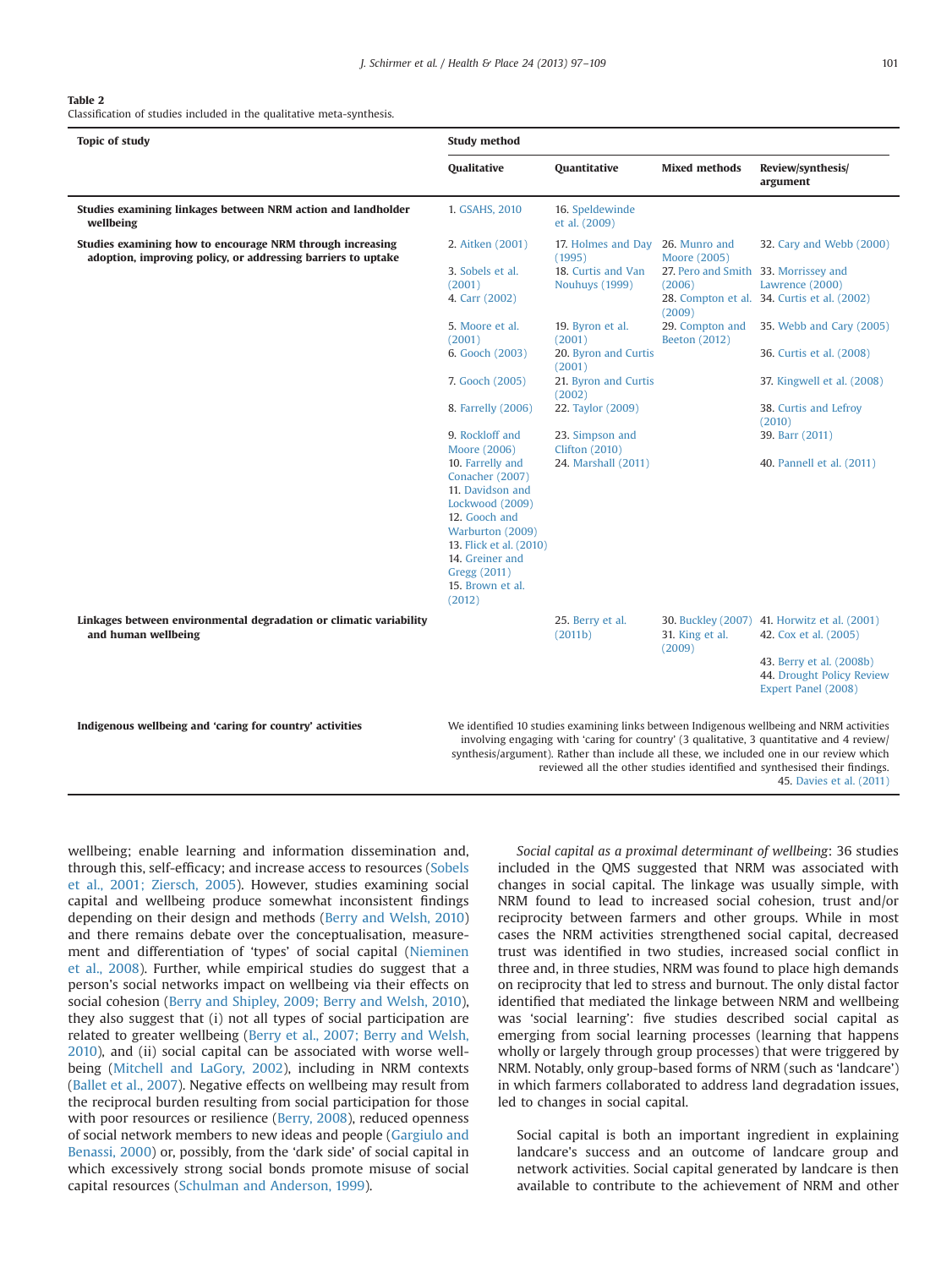#### <span id="page-5-0"></span>Table 3

Studies in which evidence was identified for different pathways by which NRM may influence wellbeing.

| Pathway to proximal wellbeing determinant, including distal<br>variables [brackets indicates the variable was identified in some<br>but not all studies in which the other elements of the pathway<br>were identified] | Number of QMS studies in which<br>results consistent with this<br>pathway were identified | Relevant synonyms and translation terms                                                      |
|------------------------------------------------------------------------------------------------------------------------------------------------------------------------------------------------------------------------|-------------------------------------------------------------------------------------------|----------------------------------------------------------------------------------------------|
| $NRM \rightarrow$ Social capital (proximal wellbeing determinant)                                                                                                                                                      | 36 studies                                                                                | Trust, social cohesion, social networks, social conflict, social                             |
| $NRM \rightarrow Social$ learning $\rightarrow$ Social capital                                                                                                                                                         | 5 studies                                                                                 | learning in groups, reciprocity                                                              |
| $NRM \rightarrow$ Farmer identity (proximal wellbeing determinant)                                                                                                                                                     | 22 studies                                                                                | Identity, sense of self, social norms                                                        |
| $NRM \rightarrow$ [social capital] $\rightarrow$ Social identity creation, fulfilment or threat                                                                                                                        | Fulfil identity: 5 studies                                                                |                                                                                              |
|                                                                                                                                                                                                                        | New identity: 6 studies                                                                   |                                                                                              |
|                                                                                                                                                                                                                        | Identity threat: 2 studies                                                                |                                                                                              |
| $NRM \rightarrow Self\text{-}efficacy$ (proximal wellbeing determinant)                                                                                                                                                | 23 studies                                                                                | Self-esteem, control, outcomes, empowerment, decision-                                       |
| $NRM \rightarrow$ Land conditions $\rightarrow$ [Identity] $\rightarrow$ Self-efficacy                                                                                                                                 | 2 studies                                                                                 | making control, power, achievement of goals, confidence                                      |
| $NRM \rightarrow$ Social capital $\rightarrow$ Access to resources $\rightarrow$ Self-efficacy                                                                                                                         | 8 studies                                                                                 |                                                                                              |
| $NRM \rightarrow$ [social learning] $\rightarrow$ Farmer skills & knowledge $\rightarrow$ Self-efficacy                                                                                                                | 5 studies                                                                                 |                                                                                              |
| $NRM \rightarrow Health$ (proximal wellbeing determinant)                                                                                                                                                              | 25 studies                                                                                | Mental health, physical health, depression,                                                  |
| $NRM \rightarrow$ Land conditions $\rightarrow$ [identity or self-efficacy] $\rightarrow$ Health                                                                                                                       | 12 studies                                                                                | accomplishment, disillusionment, helplessness,                                               |
| $NRM \rightarrow$ Farmer skills & knowledge $\rightarrow$ [access to resources] $\rightarrow$ [self-                                                                                                                   | 1 study                                                                                   | hopelessness, health services, medication, stress, burnout                                   |
| $efficacy$ ] $\rightarrow$ Health                                                                                                                                                                                      |                                                                                           |                                                                                              |
| $NRM \rightarrow$ [social capital] $\rightarrow$ Farmer resources $\rightarrow$ Health                                                                                                                                 | 8 studies                                                                                 |                                                                                              |
| $NRM \rightarrow$ Standard of living (proximal wellbeing determinant)                                                                                                                                                  | 19 studies                                                                                | Standard of living, income, employment opportunities, farm                                   |
| $NRM \rightarrow$ Land conditions $\rightarrow$ Farm productivity/profitability $\rightarrow$ Standard 8 studies<br>of living                                                                                          |                                                                                           | finances, profitability, material wellbeing                                                  |
| $NRM \rightarrow$ Farmer resources $\rightarrow$ Standard of living                                                                                                                                                    | 9 studies                                                                                 |                                                                                              |
| $NRM \rightarrow$ [social capital] $\rightarrow$ Farmer skills & knowledge $\rightarrow$ Standard of<br>living                                                                                                         | 4 studies                                                                                 |                                                                                              |
| $NRM \rightarrow$ Employment opportunities $\rightarrow$ Standard of living                                                                                                                                            | 1 study                                                                                   |                                                                                              |
| <b>Moderating variables</b>                                                                                                                                                                                            | <b>Studies documenting this</b><br>moderating factor <sup>a</sup>                         | Relevant synonyms and translation terms                                                      |
| Equity/fairness of NRM decision making and processes                                                                                                                                                                   | 14 studies                                                                                | Fairness, justice, distribution, equity, burden, sharing, access<br>to funds, social loafing |
| Complexity of administration of NRM programs                                                                                                                                                                           | 13 studies                                                                                | Red tape, bureaucracy                                                                        |
| Security/certainty of NRM programs                                                                                                                                                                                     | 9 studies                                                                                 | Short-term funding, insecurity                                                               |
|                                                                                                                                                                                                                        |                                                                                           |                                                                                              |

<sup>a</sup> In many cases, studies used parallel terms, and did not explicitly identify that these linkages were associated with a change in wellbeing but reported findings suggestive of a change in the relevant wellbeing domain (e.g. a study might describe farmers feeling 'more confident' as a result of NRM action, suggestive of increased selfefficacy).

social objectives… [previous studies have found that landcare]: … increased levels of trust … enhanced communication that enabled complex and difficult issues to be explored with little conflict … [involved] new norms of behaviour …[and] reciprocal relationships where landholders, leaders and agency staff could expect support to access money or materials, labour or information ([Compton and Beeton, 2012,](#page-10-0) p. 15, citing [Sobels](#page-12-0) [et al., 2001](#page-12-0)).

The strong internal ties and social relations among community landcare members may result in the group developing 'groupthink' characteristics… Another negative consequence of high levels of bonding [social capital] may be excessive demands made upon the group's members…. Where excessive demands are made… they may experience burnout. … [\(Webb and Cary,](#page-12-0) [2005,](#page-12-0) p. 124).

## 3.2. Proximal factor (ii): identity

Social identity is 'the sense of self that people derive from their membership in social groups' [\(Jetten et al., 2012,](#page-11-0) p.4), including abstract groups (e.g., "farmers"), and groups of personally known others (e.g., a local landcare group) ([Tajfel and Turner, 1979; Turner](#page-12-0) [et al., 1987](#page-12-0)). People who share a social identity have similar attitudes, values and behaviours on matters relevant to the group. These views and behaviours are validated by seeing, hearing and, especially, interacting with other group members [\(Turner et al.,](#page-12-0) [1987; Hardin and Higgins, 1996](#page-11-0)). Group membership thus becomes a basis for social trust ([Tanis and Postmes, 2005\)](#page-12-0) and hence for greater social capital. While further work is needed to better understand the linkages between identity and wellbeing, the emerging research in this area does confirm a strong linkage between the two ([Jetten et al., 2012](#page-11-0)). Wellbeing is promoted by behaving according to the values and attitudes that are central to a salient social identity, which reinforces a positive sense of self and connection to other people who share the same identity ([Jetten et](#page-11-0) [al., 2012\)](#page-11-0). Thus, to the extent that NRM supports what it means to be a 'proper' farmer, it affirms farmers' positive worth and may even provide an opportunity for farmers to solidify their standing within the farming community ([Blader and Tyler, 2009](#page-10-0)). In contrast, actions that challenge social identity threaten a deeply experienced sense of self and also threaten the basis of positive connections with others who share that identity [\(Hogan et al., in](#page-11-0) [press](#page-11-0); [Jetten et al., 2012](#page-11-0)); this has serious implications for wellbeing, including anxiety and social exclusion. Consequently, challenges to social identity tend to be actively repelled and so are often met with derogation and distrust, particularly when they come from outside the group ([Branscombe et al., 1999](#page-10-0)). This means that, if NRM challenges normative behaviours, farmers may well dismiss or disregard it, or some may accept while others reject it, creating conflict between sub-groups of farmers ([Compton and Beeton, 2012](#page-10-0)).

Farmers have multiple on-farm and off-farm social identities ([Johnsen, 2004; King et al., 2009\)](#page-11-0). Two commonly reported placefocused identities [\(Worster and Abrams, 2005; Walker, 2007](#page-12-0)) are particularly relevant to NRM: in the 'production' identity, farmers (in Australia and internationally) achieve a sense of fulfilment from the economic and moral rewards associated with producing agricultural goods for wider society ([Burton and Wilson, 2006;](#page-10-0) [Buckley, 2007; King et al., 2009](#page-11-0)). In the 'stewardship' identity, farmers view themselves as responsible caretakers for their land ([Curtis and DeLacy, 1998; Buckley, 2007; Flick et al., 2010\)](#page-11-0). Stewardship identity is not reliably correlated with farmer engagement in NRM ([Curtis and DeLacy, 1998; Flick et al., 2010; Gosling](#page-11-0) [and Williams 2010](#page-11-0)), likely because NRM is not a necessary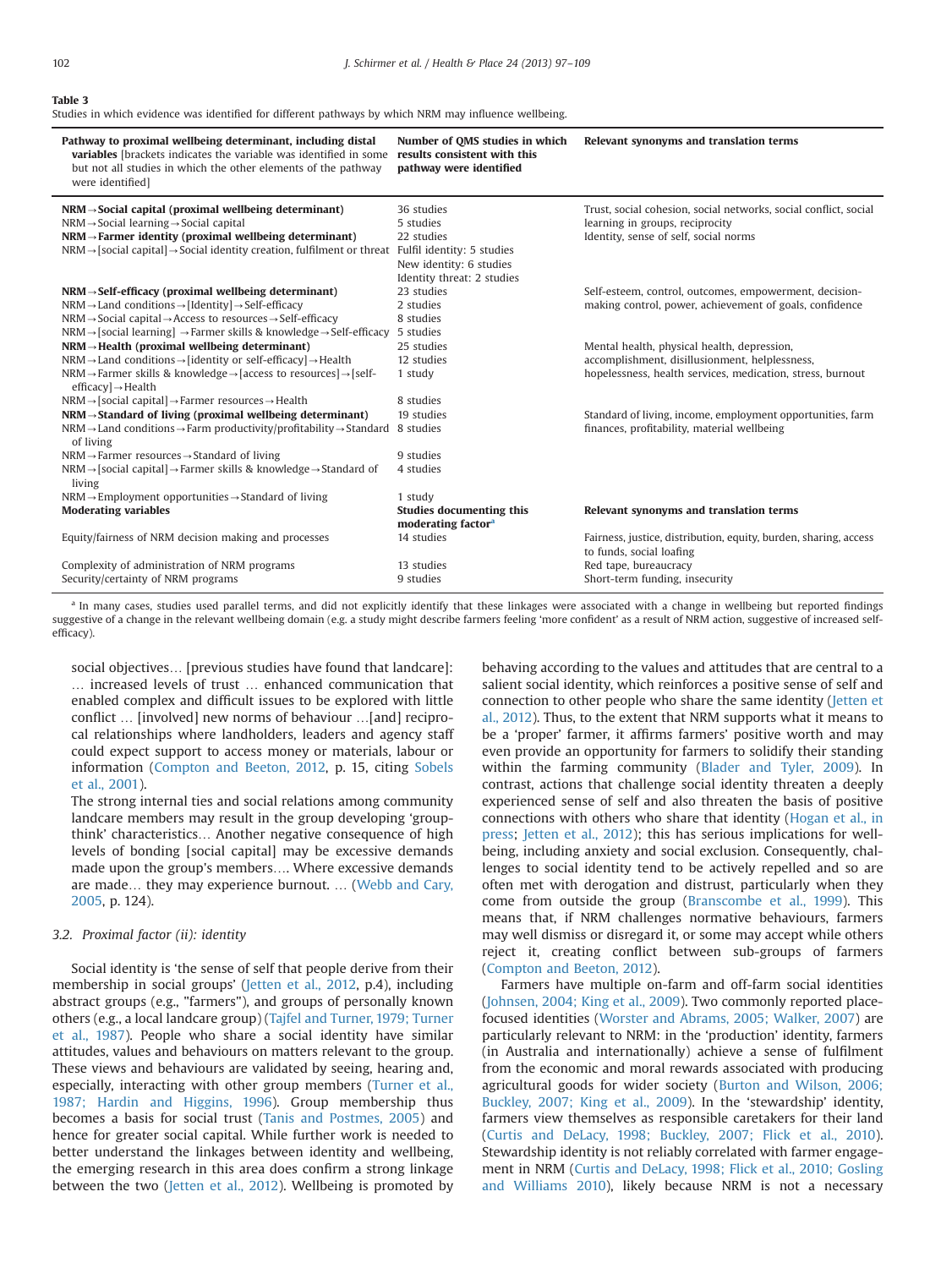component to fulfil this identity; that said, NRM will influence whether farmers feel able to fulfil their stewardship identity, or feel they have failed it. The importance of both production and stewardship identities to wellbeing is illustrated by previous studies: for example, older farmers who feel they have failed in production and stewardship during prolonged drought report distress and significant loss of wellbeing [\(Polain et al., 2011\)](#page-12-0).

Identity as a proximal determinant of wellbeing: The QMS results suggest NRM can (i) help form relevant new social identities (6 studies), (ii) fulfil the needs of existing social identities (5 studies), or (iii) threaten existing social identities (2 studies). New identities formed primarily when a person took part in collaborative NRM, which supported emergence of identities focused on the place in which NRM occurred. This could impact wellbeing positively or negatively, depending on whether the obligations associated with that identity were fulfilled:

The group-identity developed through [a regional NRM policy process] gave members standing in their communities and a sense of belonging to an important group … ([Moore et al.,](#page-11-0) [2001](#page-11-0), p. 96).

Some volunteers spoke of their [NRM volunteering] experiences almost entirely in terms of their identity, and the consequences (both positive and negative) of being identified in certain ways by members of their group or by parties external to their group. Through friendships developed while working [on NRM projects], and through regular visits to the same locations, many volunteers developed a strong affinity with the land or waterway where their work continues to be undertaken ([Gooch, 2003,](#page-11-0) p. 23).

Consistent with social identity theory, where farmers' existing social identities were supported, reinforced or fulfilled by NRM, it was likely to increase wellbeing.

Through reliance on peer groups, networks and social expectations … [landcare-based NRM] encouraged many farmers to adopt or maintain their role as landscape stewards [\(Kingwell](#page-11-0) [et al., 2008](#page-11-0), p. 903).

Sense of place was strengthened in Downside through landcare members' feelings of identity with and commitment to people sharing a common landscape. These feelings of commitment and identity are shared not just with other members of the group, but are perceived as attachments to the very ground itself. This concept of rootedness goes beyond simply "caring" for a place to also imply a real responsibility and respect, hence "stewardship" [\(Carr, 2002,](#page-10-0) p. 158–159).

Conversely, also consistent with social identity theory, two studies recorded instances in which farmers rejected or co-opted NRM when it challenged their values. For example, in one study, farmers rejected new information about environmental degradation that challenged their existing knowledge [\(Compton and](#page-10-0) [Beeton, 2012\)](#page-10-0).

## 3.3. Proximal factor (iii): self-efficacy

Self-efficacy is a person's capacity for autonomy or 'mastery' over their life, evidenced by a person feeling able to successfully overcome challenges, achieve their goals and have positive selfesteem [\(Sobels et al., 2001; Compton and Beeton, 2012](#page-10-0)). Selfefficacy is connected to wellbeing via multiple pathways including improved mental health and standard of living, and ability to achieve goals that validate identity.

Self-efficacy as a proximal determinant of wellbeing: Claims and counter-claims are made about the 'empowering' nature of NRM [\(Taylor, 2009](#page-12-0)). 23 studies identified links between NRM and selfefficacy, with four unique pathways identified. First, some studies linked NRM directly to improved self-efficacy, documenting a positive effect on areas such as farmers' empowerment, self-esteem and sense of control over their life, with no mediating concepts. Second, NRM that reduced land degradation led to an increase in farmers' sense of control in being able to successfully care for their land; conversely, if NRM failed, this damaged self-efficacy. Third, improvements in social capital associated with NRM increased self-efficacy. In particular, the social networks created by collaborative NRM enabled farmers to leverage resources, in turn increasing self-efficacy. Finally, NRM often increased farmers' skills and knowledge and, through this, self-efficacy.

the social interaction during the [NRM] extension service had an immediate positive impact on motivation and self-esteem… [however] extension activities may place additional expectations and pressures on farmers and may lead to feelings of less power, poorer self-efficacy and potentially increased distress [\(GSAHS, 2010](#page-11-0), p. 18).

… the two Landcare Networks have … increased the learning capacity of individuals and groups, resulting in an increased capacity to deal with bureaucracy, an increasing confidence in discussing more complex concepts and information, and an increased ability to adapt to change. ([Sobels et al., 2001,](#page-12-0) p. 268).

## 3.4. Proximal factor (iv): health

Health covers a broad range of domains related to a person's physical and mental condition and capacity which cannot be described in detail here. Of direct relevance, physical and mental health are highly interrelated so that one affects the other [\(Herrman, 2001](#page-11-0)), as are health, wellbeing and life satisfaction (O'[Brien et al., 2012\)](#page-11-0). Health is both a contributor to and an outcome of wellbeing, similar to other wellbeing determinants.

Health as a proximal determinant of wellbeing: 25 studies identified four linkages between NRM and health. First, NRM may directly encourage physical activity and interaction with the natural environment, and hence benefit health. This was identified only in studies examining linkages between 'caring for country' by Indigenous peoples and social and emotional wellbeing, and not in other studies. Second, NRM can influence health through reducing environmental degradation in a given place (e.g. improving water quality or environmental amenity). This improves the health of people living and working in that place, through reducing exposure to environmental health risks and improving identity fulfilment and self-efficacy.

Disruption to places, as in environmental degradation, is also associated with higher levels of stress, feelings of marginalisation, avoidant coping, and lower levels of self-esteem. The intractable and relentless nature of environmental degradation may lead to feelings of hopelessness and helplessness… [\(Horwitz et al., 2001](#page-11-0) p. 258).

Engagement with land management can lead desert Aboriginal people to feel that their own actions are consistent with their own sense of the right and proper way for them to behave towards land, family and community. This increased 'sense of control' impacts positively on health … [\(Davies et al., 2011](#page-11-0), p. 417).

Third, one study identified that the increased awareness of environmental degradation that accompanies engagement in NRM can, if unaccompanied by means to address degradation, leave farmers feeling profound helplessness, harming their mental health.

Feelings of reduced personal accomplishment are likely to be a result of, and will be exacerbated by, a growing awareness of the scale of environmental issues facing [l]andcare participants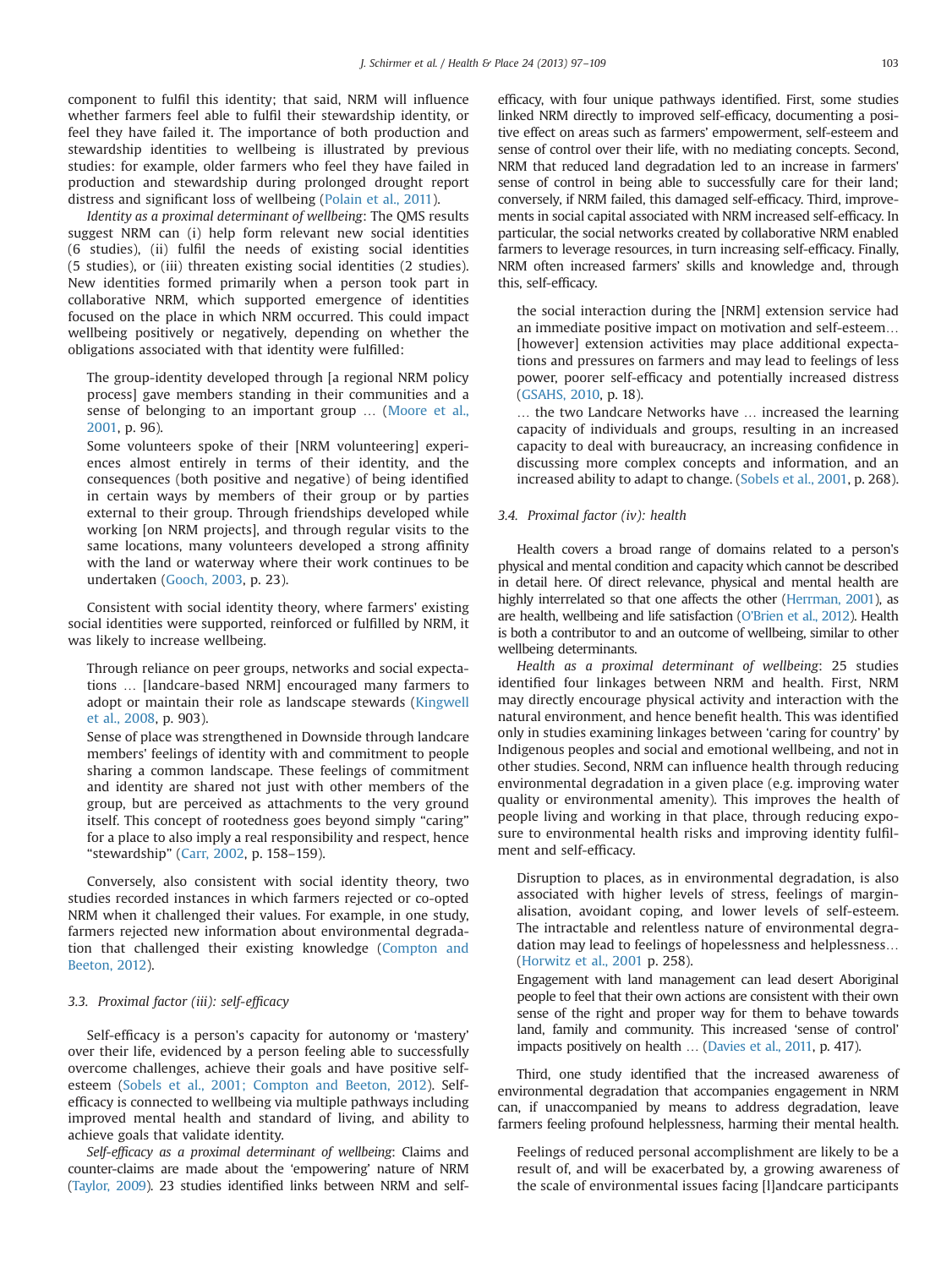and the increasing reliance on voluntary approaches to their management [\(Byron and Curtis, 2001](#page-10-0), p. 323).

Finally, NRM affects health by influencing the farmers' personal resources, particularly their time and income. NRM may increase these resources by providing access to funds or labour; but can also place demands on farmer's time and funds that lead to stress, burnout and poorer mental health, particularly where farmers have strong stewardship identity. The impacts of this are likely to be non-randomly distributed, with resource-poor farmers less able to adopt practices such as NRM, though some studies suggest they are just as likely to want to as other farmers ([Berry et al., 2011b\)](#page-10-0).

Many farmers are more than willing to continue suffering varying degrees of social deprivation to maintain their generational bond to the property. Some male farmers are clearly putting the land before themselves and their families with a belief that the wellbeing of themselves and families should only be addressed once the wellbeing of the farm is attended [\(DPRESP 2008,](#page-11-0) p. 11).

## 3.5. Proximal factor (v): standard of living

Being able to achieve a minimum standard of living (having access to adequate income, material goods and other material goods and services) is essential for wellbeing, although the benefit of increasing material wealth diminishes upon attaining a wealth threshold [\(Cummins, 2000\)](#page-10-0). Internationally, multiple studies have found that NRM can have positive impacts on standard of living ([Greiner and Stanley, 2013\)](#page-11-0).

Standard of living as a proximal determinant of wellbeing: 19 studies included evidence that NRM influences farmers' standard of living, with four pathways identified. First, through addressing environmental degradation, NRM can increase farm productivity and, in turn, farmer income; conversely, the time and resources required for NRM can reduce farmers' standard of living. Second, receiving an NRM grant or access to equipment to undertake NRM can increase farmers' resources, improving their ability to earn income and generate material assets and their standard of living. Third, participating in NRM can increase farmers' skills and knowledge through providing opportunities to learn from other farmers or access to training courses or expert advice. These skills and knowledge can be used to improve standard of living. Finally, NRM sometimes provides income-earning opportunities and hence improved standard of living. For example, a farmer may be paid to undertake NRM activities such as weed spraying.

It appears that an important motivation for many [l]andcare members is to access government and group resources likely to assist them in increasing production and income, or to protect and enhance their property values [\(Curtis and van Nouhuys,](#page-10-0) [1999](#page-10-0), p. 101).

## 3.6. Distal determinants of wellbeing

The proximal determinants of farmer wellbeing described above suggest six distal linkages between NRM and wellbeing. Four of these are NRM-specific changes that influence proximal wellbeing determinants:

- Land condition: The impacts of NRM on environmental health. This outcome of NRM was linked to changes in standard of living, health, self-efficacy and identity. Thus, the principal objective of NRM – reducing environmental degradation – has a potentially powerful influence on wellbeing.
- Farmer resources: NRM impacts farmers' personal resources, particularly time and income, and this in turn influences standard of living and health.
- Skills and knowledge: NRM can increase farmers' skills and knowledge in areas including land management, grant writing and engaging with government programs. This influences health and self-efficacy.
- Access to (external) resources: NRM can increase access to external resources such as grants, equipment and expert advice that in turn influence health and self-efficacy.

In addition, a small number of studies identified that social capital acted as a distal mediator that contributed to wellbeing by influencing standard of living, self-efficacy and farmer identity, while some studies described self-efficacy as leading to changes in mental health. These relationships suggest a range of reciprocal relationships between different factors, with feedback loops sometimes occurring between proximal and distal factors.

#### 3.7. Moderating factors

The QMS identified multiple moderating factors for the NRMwellbeing relationship. All focused on the equity/fairness, complexity, security and capacity of NRM. Because these are all direct outcomes of the design and delivery of NRM, the wellbeing effects of any individual NRM program are likely to depend in large part on how that NRM program is designed and implemented.

Equity/fairness: 14 studies identified inequities resulting from the design or delivery of NRM. Most involved the dominance of NRM decision-making processes (for example, decisions about the distribution of funding) by elite interests, with negative consequences for the wellbeing of excluded groups.

Three studies identified that collaborative NRM groups sometimes exclude particular farmers (intentionally or unintentionally), or place inequitable demands on members, with some members 'loafing' while others do an unfairly large share of NRM work. Six studies argued that NRM funding processes reinforce inequity, with disadvantaged groups less able to successfully negotiate the often complex processes involved in applying for and managing funding, particularly farmers who were Indigenous, poorer, less educated, women, from non-English speaking backgrounds or who had smaller properties. This issue has also been identified in the international literature on NRM ([Greiner and Stanley, 2013\)](#page-11-0). These characteristics are also among the defining features of broader social marginalisation, in which people experience multiple interacting disadvantages which perpetuate a chronic lack of opportunity and social exclusion ([Berry et al., 2008a](#page-10-0)). The linkages between social disadvantage and land degradation have been the subject of multiple studies, as land degradation and social disadvantage often coincide [\(Fisher and Christopher, 2007](#page-11-0)), meaning that marginalised farmers are more likely to be farming degraded land than others. Social disadvantage, particularly poverty, has been widely hypothesised as a primary cause of land degradation. However, multiple empirical studies have demonstrated this assumption to be false: while poorer people often manage land with greater degradation, poverty is as likely to be a consequence as a cause of this degradation, and both land degradation and poverty emerge from a complex mix of interacting factors ([Jones,](#page-11-0) [2008\)](#page-11-0). Indeed, poorly resourced farmers have been found to be among those most likely to want to engage in environmentallyfriendly farming practices, hampered only by their lack of financial and other resources [\(Hogan et al., 2011](#page-11-0)).

At a larger scale, three studies argued that the premise of NRM – the devolution of responsibility for reversing environmental degradation to farmers – is unfair, as this devolved responsibility is not accompanied by devolution of decision-making power or resources.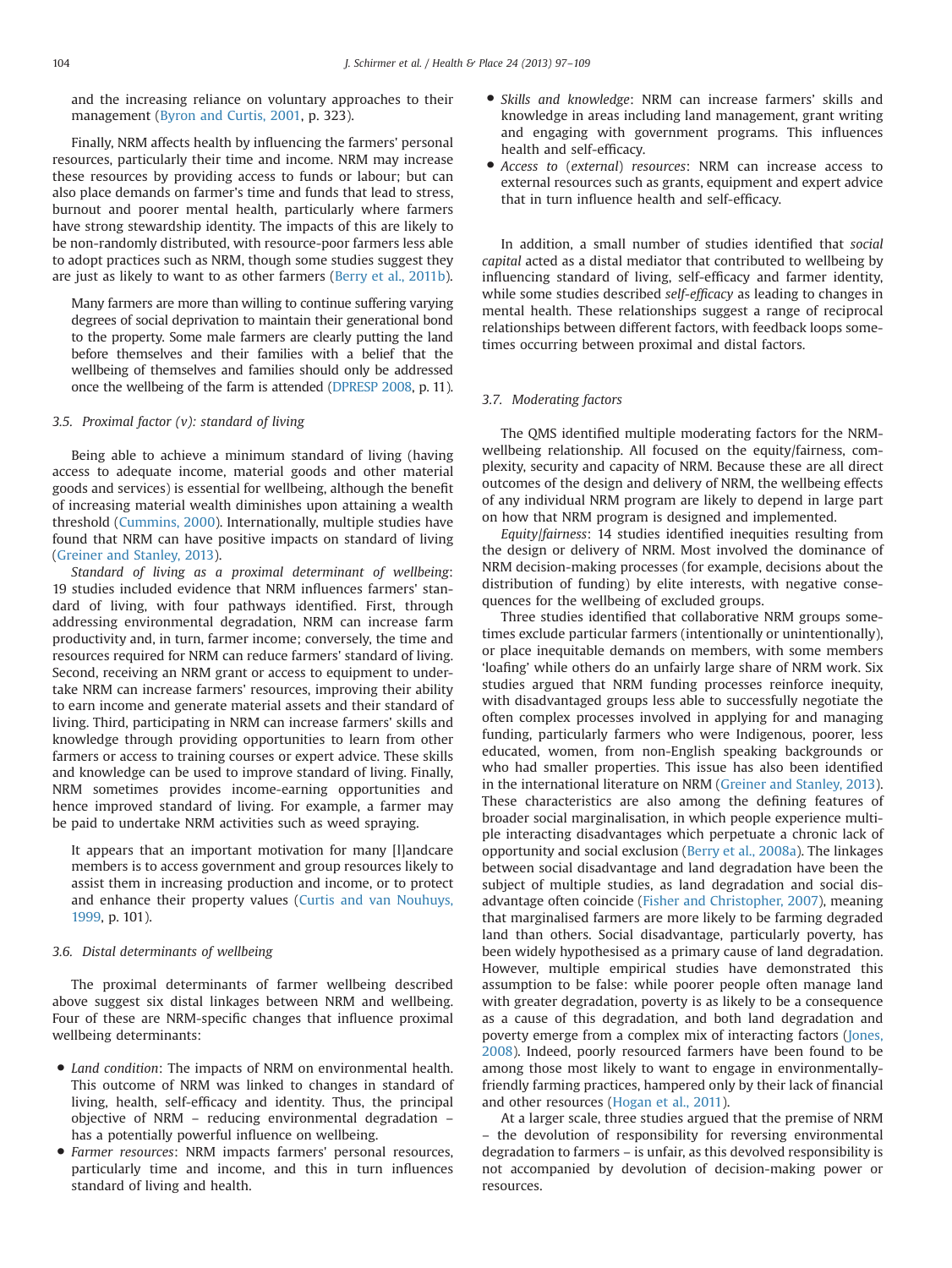Some respondents noted how they floundered in the political environment of natural resource management, often feeling left out of important decision-making processes. The end result can erode group resilience, as individuals felt let down and exhausted by the process ([Gooch and Warburton, 2009](#page-11-0), p. 165). … devolving [NRM] plan-making and engagement functions to the sub-regional level may be initially effective in garnering local ownership and involvement. Where this is done on a short-term basis, however, without the transfer of decisionmaking powers, frustration, uncertainty, and high social transaction costs appear ([Taylor, 2009,](#page-12-0) p. 39).

Complexity: Excessive 'red tape'– overly complex, time-consuming and unclear processes for applying for and managing NRM resources – was associated with increased stress and burnout for farmers, and reduced self-efficacy. Four studies specifically identified this link; 9 others described NRM administrative processes as being onerous or overly complex without linking it to wellbeing.

… [l]andcare involves a lot of 'red tape'. … many farmers, both in and outside of [l]andcare groups, believe that there is a lot of 'stuffing around' inherent within the system. The inordinate amount of time spent in meetings, workshops etc generated by the bureaucracy supports this belief and is seen to detract from the time spent on 'necessary' activities [\(Morrissey and](#page-11-0) [Lawrence, 2000,](#page-11-0) p.155–156).

Security and capacity: Nine studies identified lack of continuing or adequate NRM funding as a barrier to reversing environmental degradation. 'Stop-start' cycles of funding are common in NRM, with many programs funded for a one to two year period. This reduces the success of NRM and any associated wellbeing benefits. This issue is also consistently noted with respect to funding for rural wellbeing programs [\(Hart et al., 2011\)](#page-11-0). Three studies argued that a lack of adequate NRM funding results in farmer disillusionment due to high failure rates in application for NRM funding, similarly negatively impacting wellbeing.

## 3.8. Synthesis

In the final stage of our analysis, we took the varying and often complex relationships between NRM and wellbeing identified in the QMS to this point, as well as broader theories on the determinants of wellbeing, and synthesised these into a theoretical model intended to guide future exploration in this area (Fig. 1). [Table 3](#page-5-0) lists the multiple specific linkages between NRM and wellbeing identified in the QMS. Because the studies we included did not systematically examine issues related to wellbeing, we may not have captured all possible paths linking NRM and wellbeing and cannot identify which specific pathways are most influential or common. Reflecting these limitations, Fig. 1 leaves open the possibility of multiple combinations of the factors linking NRM and wellbeing, including the likelihood of pathways not identified in the QMS. Our analysis did, however, allow us to shape the overall parameters of the model and to decide how deterministic each part of the model could be.

Our model begins from the point at which a farmer engages in NRM. While the choice to engage in NRM is itself influenced by the wellbeing of the farmer (as indicated by the feedback from wellbeing to adoption of NRM), our interest is in exploring the specific effects of NRM on wellbeing. The moderating effect of the design and delivery of NRM influences the initial choice to engage in NRM and, therefore, all subsequent effects on wellbeing.

The influence of NRM on wellbeing, like other determinants of wellbeing, is mediated by distal and proximal factors. Proximal factors were defined as being those identified in the QMS as directly influencing wellbeing and which had a strong evidence base in the broader determinants of wellbeing literature. While only some of these factors were found to be inter-related in the QMS, the broader literature suggests that there are strong interlinkages between all proximal factors; this interaction is indicated by arrows cycling around the proximal factors. Because our present analysis and the broader wellbeing literature both highlight the importance of social capital in influencing wellbeing both in and of itself and via its impacts on self-efficacy, standard of living, identity and so on, it is separated and highlighted as being of particular importance.

The distal factors we identified were all defined, shaped and constrained by place (for example, land conditions determine what knowledge is needed, what resources are available and consumed). These place-related factors have flow-through effects on the proximal factors. Hence, while efficacy, identity and social capital may not seem place-based, for farmers, they are shaped by place-related factors. This is one way in which farmer health is powerfully related to place and, because place is embedded



a Place here refers to the geographical places with which the farmer interacts and which help determine the farmer's income, identity, and social networks, amongst other factors

<sup>b</sup>The model is focused on individual farmer wellbeing but includes factors that depend on actions and characteristics of the broader places and community the farmer interacts with, such as social capital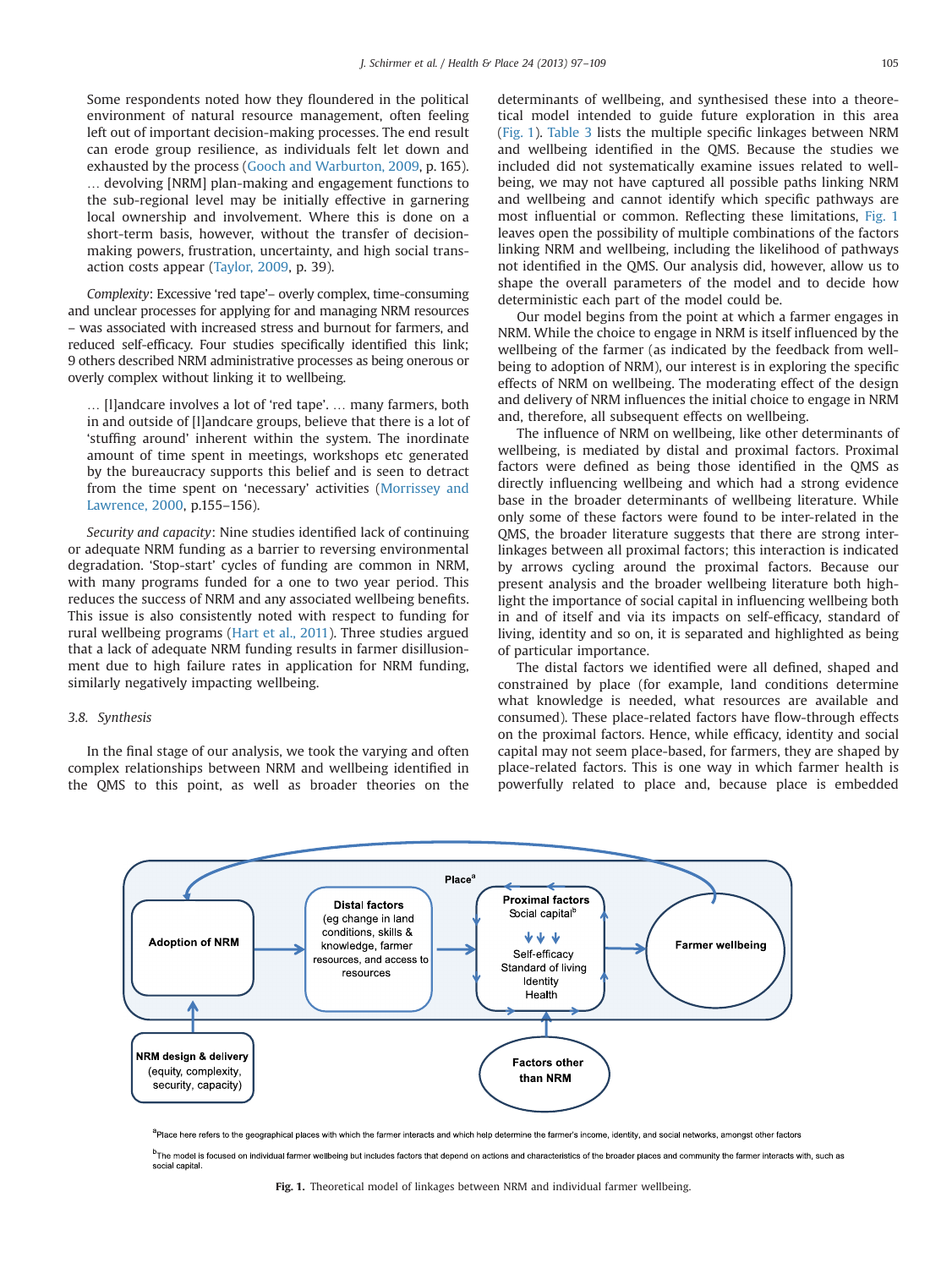throughout the process of caring for land through NRM and deriving health benefits from this situated experience, we have explicitly included geographical place in our model.

Finally, NRM will be just one of multiple factors influencing a farmer's wellbeing and we include 'factors other than NRM' as a specific element of the model; these other factors will interact with NRM-related influences on wellbeing to produce ultimate wellbeing outcomes for any individual.

## 4. Discussion

Our goal was to explore the potential of NRM as a placefocused, non-conventional health intervention that operates through the social relationships enacted in specific landscapes, and farmers' capacity to successfully care for their land. While the literature analysed for this paper was limited to a set of regionallyspecific studies, it suggests that NRM has the potential to positively influence farmer wellbeing, in some cases, profoundly. Equally important, it also suggests that NRM activities can have negative effects under certain circumstances. A strength of our analysis is to introduce relevant theories (such as social identity theory and the theory behind social capital) which go beyond description to explain why NRM may have a small or large effect on wellbeing and to predict when this will be for better or for worse. This capacity to predict is extremely important for developing policy and programs that are likely to have substantive and positive outcomes.

Our findings reinforce that the effects of NRM on wellbeing are enacted through, and depend on, place. Place here refers to a complex dynamic whereby the geographic space in which farmers live and work shapes their identity, social networks, physical and mental health and other wellbeing determinants. While the objective of NRM is to improve the physical environment of the agricultural landscape, our findings show that it has impacts that go well beyond this to affect multiple determinants of wellbeing.

The nature of our analytic approach and the coverage and nature of the literature place some constraints on the conclusions that should be drawn from our study. Many of the studies reviewed had limited evidence to support their claims of causal relationships and, thus, our proposed explanatory framework is necessarily speculative. Our findings may also exclude some important linkages between NRM and wellbeing simply because not all types of NRM were represented in the studies analysed. Limiting our study to Australian evidence may also limit the applicability of our framework to other countries and cultures. However, the Australian literature in this space is recognised as particularly strong; and the linkages we propose are based on theories of health and human behaviour for which there is sound international empirical evidence, suggesting a high likelihood of broader applicability.

Our analysis was intended to hypothesise relationships in order to inform more systematic investigation of NRM as a potential health intervention. The common themes emerging across multiple studies suggest implications for using NRM as a health intervention, each of which warrants further research.

First, NRM impacts different farmers in different ways, and our analysis suggests that NRM may often exclude marginalised farmers. If this is the case, it has negative implications for both farmers and the environment. While farmers with greater resources may be able to achieve greater reversal of environmental degradation for a given investment of NRM funding compared to marginalised farmers, a concentrated lack of support for marginalised farmers will concentrate land degradation on their farms, further marginalise already struggling farmers, and further reduce their wellbeing. Additionally, they tend to farm more marginalised land which has a greater need of remediation. Providing support for

marginalised farmers to participate in NRM may have a range of beneficial outcomes for both the health of land and the wellbeing of farmer. The potential of targeting NRM towards marginalised landholders requires further exploration, to identify whether it can provide farmers with benefits that reduce their level of marginalisation, either through enabling them to farm more profitably and sustainably, or providing them with greater opportunity to exit farming, as land in better ecological condition is more readily saleable. Further research in this area could have important implications for governments' environmental, social and health policies.

Second, the design of NRM is critical to whether it supports wellbeing. In our model, we were not able to distinguish how different types of NRM impact on wellbeing: although the evidence we analysed clearly demonstrated the importance of the design and delivery of NRM, it was not sufficient to draw exact conclusions about the specific wellbeing impacts of particular types of NRM. Much previous research has focused on how changes to the natural environment impact wellbeing, without examining how this relationship is moderated by the design of the policy instruments used to enact change the natural environment.

However, there is currently insufficient evidence to guide identification of optimal NRM design with much specificity. In our model we were not able to distinguish or properly classify how different types of NRM impact on wellbeing. Although the evidence we analysed clearly demonstrated the influence of the design and delivery of NRM, it could not be used to draw exact conclusions about the specific wellbeing impacts of particular types of NRM, largely because previous studies have not explicitly considered how design of NRM impacts its outcomes. Our findings clearly show that project design shapes impact on wellbeing, and in ways not necessarily isomorphic with positive environmental outcomes (see [McShane et al., 2011](#page-11-0)), but our analysis cannot say why, because studies have not systematically investigated this question. Our synthesis suggests that the design of NRM influences its equity/fairness, complexity, security and capacity, each of which moderates the capacity of NRM to achieve wellbeing outcomes. Additionally, some of our other findings suggest that the particular NRM policy instrument used will in part determine whether social capital benefits are achieved, with links between NRM and social capital largely identified in relation to collaborative NRM, and not NRM delivered using other approaches. However, these findings are not conclusive because studies have tended to refer in general terms only and have not analysed which components of social capital or in what combination produce particular outcomes. There has, similarly, been mention of social identity but no theory-based analysis, and so knowledge about how and when positive social identities will be produced is lacking. These matters require further investigation to identify the extent to which the mode of NRM design and delivery influences the wellbeing benefits achieved.

NRM is currently delivered – in Australia and internationally – using a bewildering array of policy instruments and implementation processes. For NRM to succeed as a health intervention, it must reverse environmental degradation and simultaneously facilitate wellbeing. Clearly, in some cases, it achieves these linked goals, while in others it fails on one or both counts. Identifying the policy instruments and approaches that work to achieve both can go a long way toward achieving healthier places and healthier farmers, creating a self-sustaining virtuous cycle. This is an important area for further exploration, and one where there is potential for the NRM and health sectors to work more closely with each other.

Third, we do not understand the relative strength of influence of NRM versus other factors on wellbeing, either in general or via any of the multiple pathways of influence proposed. While NRM's influence on wellbeing will vary in different situations, it is nevertheless critical to identify whether NRM can have a 'large enough' impact on wellbeing, relative to other factors, to warrant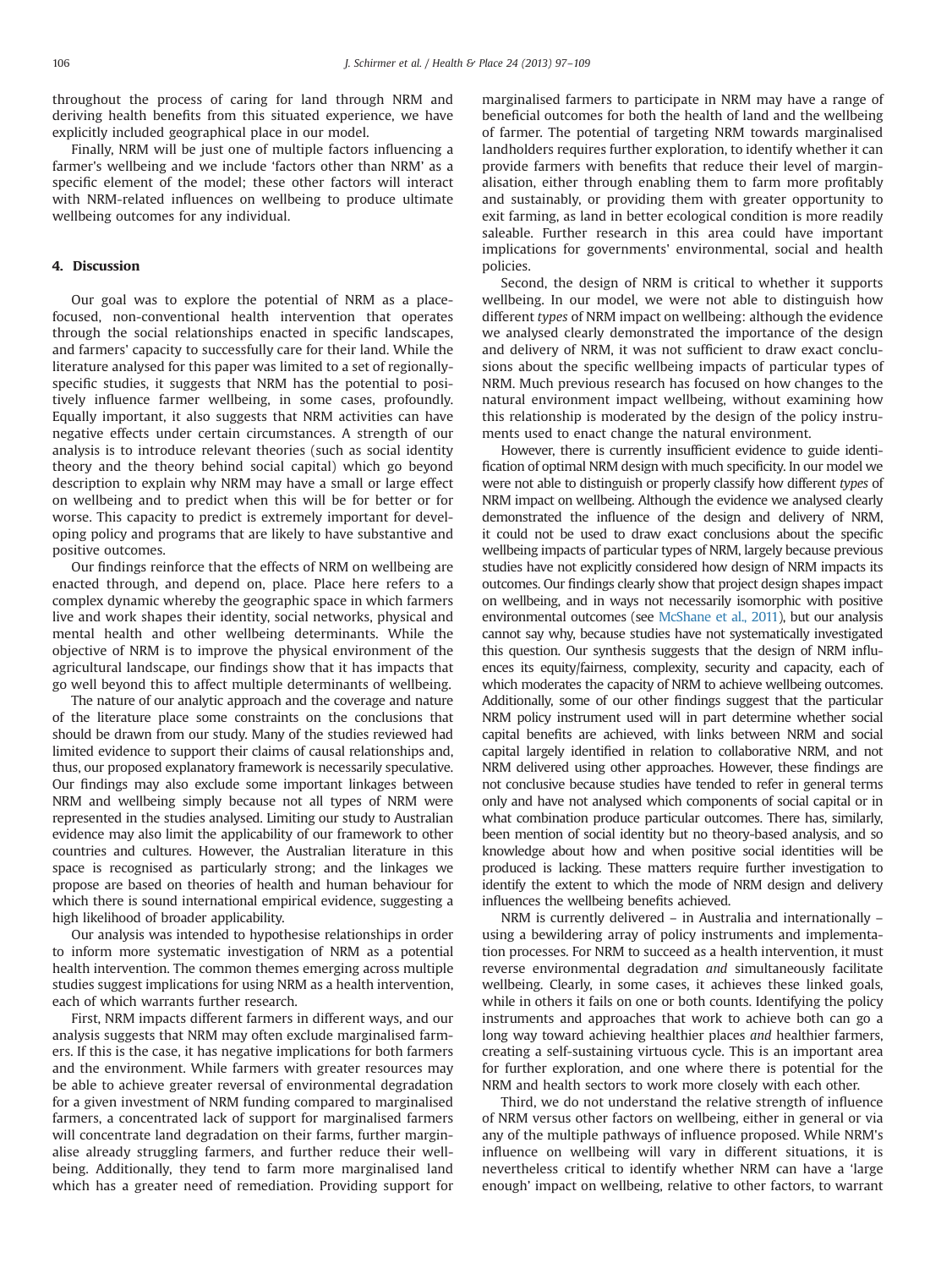<span id="page-10-0"></span>considering it as having significant co-benefits for wellbeing. This requires controlled intervention studies that track wellbeing before, during and after farmers participate in NRM to describe the direction and magnitude of any changes.

## 5. Conclusion

Farmers' land is part of who they are and caring for their land is part of caring for themselves. Their close relationship with the land they work creates a special vulnerability for them when that land is degraded. Consequently, well designed and delivered NRM programs to counter land degradation offer a unique opportunity to serve a dual purpose of effective health interventions. We have used QMS methodology to assemble and interpret existing evidence to develop an explanatory framework that conceptualises the relationship between NRM and well-being. This provides a starting point for systematic research to better articulate when, why and how NRM may have an influence on wellbeing of sufficient significance to warrant consideration of these wellbeing impacts in its design and delivery.

## Acknowledgements

This research was undertaken as part of a broader program of research in the MDBfutures research network. We acknowledge the funders of MDBfutures, in particular the Australia federal government Department of Innovation, Industry, Science and Research (DIISR). The research funders had no involvement in project design, data collection, or data analysis and interpretation.

## Appendix A. Supporting information

Supplementary data associated with this article can be found in the online version at <http://dx.doi.org/10.1016/j.healthplace.2013.08.007>.

#### References

- ABS (Australian Bureau of Statistics), 2001. Measuring Wellbeing: Frameworks for Australian Social Statistics. Cat. No. 4160.0. ABS, Canberra.
- [Aitken, L., 2001. Social and Community Dimensions of Natural Resource Manage](http://refhub.elsevier.com/S1353-8292(13)00112-3/sbref1)[ment: a Review of Issues and Related Research. Department of Natural](http://refhub.elsevier.com/S1353-8292(13)00112-3/sbref1) [Resources and Mines, Brisbane](http://refhub.elsevier.com/S1353-8292(13)00112-3/sbref1)
- [Albrecht, G., Sartore, G.M., Connor, L., Higginbotham, N., Freeman, S., Kelly, B., Stain,](http://refhub.elsevier.com/S1353-8292(13)00112-3/sbref2) [H., Tonna, A., Pollard, G., 2007. Solastalgia: the distress caused by environ](http://refhub.elsevier.com/S1353-8292(13)00112-3/sbref2)[mental change. Australasian Psychiatry 15 \(S1\), 95](http://refhub.elsevier.com/S1353-8292(13)00112-3/sbref2)–98.
- [Ballet, J., Sirven, N., Requiers-Desjardins, M., 2007. Social capital and natural](http://refhub.elsevier.com/S1353-8292(13)00112-3/sbref3) [resource management: a critical perspective. The Journal of Environment and](http://refhub.elsevier.com/S1353-8292(13)00112-3/sbref3) [Development 16, 355](http://refhub.elsevier.com/S1353-8292(13)00112-3/sbref3)–374.
- [Barr, N., 2011. I hope you are feeling uncomfortable now: role con](http://refhub.elsevier.com/S1353-8292(13)00112-3/sbref4)flict and the natural resources extension offi[cer. In: Pannell, D., Vanclay, F. \(Eds.\), Changing](http://refhub.elsevier.com/S1353-8292(13)00112-3/sbref4) [Land Management: Adoption of New Practices by Rural Landholders. CSIRO](http://refhub.elsevier.com/S1353-8292(13)00112-3/sbref4) [Publishing, Melbourne, pp. 129](http://refhub.elsevier.com/S1353-8292(13)00112-3/sbref4)–139
- [Berry, H.L., Rodgers, B., Dear, K.B.G., 2007. Preliminary development and validation](http://refhub.elsevier.com/S1353-8292(13)00112-3/sbref5) [of an Australian Community Participation Questionnaire: types of participation](http://refhub.elsevier.com/S1353-8292(13)00112-3/sbref5) [and associations with distress in an Australian coastal region. Social Science](http://refhub.elsevier.com/S1353-8292(13)00112-3/sbref5) [and Medicine 64 \(8\), 1719](http://refhub.elsevier.com/S1353-8292(13)00112-3/sbref5)–1737.
- [Berry, H.L., Shipley, M., 2009. Longing to Belong: Social Capital and Mental Health](http://refhub.elsevier.com/S1353-8292(13)00112-3/sbref6) [in an Australian Coastal Community. Social Policy Research Paper 39. Com](http://refhub.elsevier.com/S1353-8292(13)00112-3/sbref6)[monwealth of Australia, Canberra](http://refhub.elsevier.com/S1353-8292(13)00112-3/sbref6)
- [Berry, H.L., Welsh, J.A., 2010. Social capital and health in Australia: an overview](http://refhub.elsevier.com/S1353-8292(13)00112-3/sbref7) [from the household income and labour dynamics in Australia Survey. Social](http://refhub.elsevier.com/S1353-8292(13)00112-3/sbref7) [Science and Medicine 70 \(4\), 588](http://refhub.elsevier.com/S1353-8292(13)00112-3/sbref7)–596.
- [Berry, H.L., 2008. Social capital elite, excluded participators, busy working parents](http://refhub.elsevier.com/S1353-8292(13)00112-3/sbref8) [and aging, participating less: types of community participators and their](http://refhub.elsevier.com/S1353-8292(13)00112-3/sbref8) [mental health. Social Psychiatry and Psychiatric Epidemiology 43 \(7\), 527](http://refhub.elsevier.com/S1353-8292(13)00112-3/sbref8)–537.
- [Berry, H.L., Kelly, B.J., Hanigan, I.C., Coates, J.H., McMichael, A.J., Welsh, J.A.,](http://refhub.elsevier.com/S1353-8292(13)00112-3/sbref9) [Kjellstrom, T., 2008b. Rural mental health impacts of climate change: commis](http://refhub.elsevier.com/S1353-8292(13)00112-3/sbref9)[sioned report for the Garnaut Climate Change Review. The Australian National](http://refhub.elsevier.com/S1353-8292(13)00112-3/sbref9) [University, Canberra](http://refhub.elsevier.com/S1353-8292(13)00112-3/sbref9)
- [Berry, H.L., Butterworth, P., Caldwell, T.M., Rodgers, B., 2008a. Contemporary](http://refhub.elsevier.com/S1353-8292(13)00112-3/sbref10) [Australian Archetypes: Different People, Different Needs. Social Policy Research](http://refhub.elsevier.com/S1353-8292(13)00112-3/sbref10) [Paper 32. Commonwealth of Australia, Canberra](http://refhub.elsevier.com/S1353-8292(13)00112-3/sbref10)
- [Berry, H.L., Hogan, A., Owen, J., Rickwood, D., Fragar, L., 2011a. Climate change and](http://refhub.elsevier.com/S1353-8292(13)00112-3/sbref11) farmers' [mental health: risks and responses. Asia-Paci](http://refhub.elsevier.com/S1353-8292(13)00112-3/sbref11)fic Journal of Public [Health 23 \(2\), 119S](http://refhub.elsevier.com/S1353-8292(13)00112-3/sbref11)–132S.
- [Berry, H.L., Hogan, A., Ng, S.P., Parkinson, A., 2011b. Farmer health and adaptive](http://refhub.elsevier.com/S1353-8292(13)00112-3/sbref12) [capacity in the face of climate change and variability . Part 1: Health as a](http://refhub.elsevier.com/S1353-8292(13)00112-3/sbref12) [contributor to adaptive capacity and as an outcome from pressures coping with](http://refhub.elsevier.com/S1353-8292(13)00112-3/sbref12) [climate related adversities. International Journal of Environmental Research](http://refhub.elsevier.com/S1353-8292(13)00112-3/sbref12) [and Public Health 8, 4039](http://refhub.elsevier.com/S1353-8292(13)00112-3/sbref12)–4054.
- Blader, S.L., Tyler, T.R., 2009. Testing and extending the group engagement model: linkages between social identity, procedural justice, economic outcomes, and extra-role behavior. Journal of Applied Psychology 94 (2), 445-464.
- [Bondas, T., Hall, E.O.C., 2007. Challenges in approaching metasynthesis research.](http://refhub.elsevier.com/S1353-8292(13)00112-3/sbref13) [Qualitative Health Research 17 \(1\), 113](http://refhub.elsevier.com/S1353-8292(13)00112-3/sbref13)–121.
- [Boxer, P.A., Burnett, C., Swanson, N., 1995. Suicide and occupation: a review of the](http://refhub.elsevier.com/S1353-8292(13)00112-3/sbref14) [literature. Journal of Occupational and Environmental Medicine 37 \(4\),](http://refhub.elsevier.com/S1353-8292(13)00112-3/sbref14) 442–[452.](http://refhub.elsevier.com/S1353-8292(13)00112-3/sbref14)
- [Branscombe, N.R., Ellemers, N., Spears, R., Doosje, B., 1999. The context and content](http://refhub.elsevier.com/S1353-8292(13)00112-3/sbref15) [of social identity threat. In: Ellemers, N., Spears, R., Doosje, B. \(Eds.\), Social](http://refhub.elsevier.com/S1353-8292(13)00112-3/sbref15) [Identity: Context, Commitment, Content. Blackwell, Oxford, pp. 35](http://refhub.elsevier.com/S1353-8292(13)00112-3/sbref15)–58
- Brown, P.R., Jacobs, B., Leith, P., 2012. Participatory monitoring and evaluation to aid investment in natural resource manager capacity at a range of scales. Environmental Monitoring and Assessment , [http://dx.doi.org/](http://dx.doi.org/10.1007/s10661-01102491-y)〈10.1007/s10661- [01102491-y](http://dx.doi.org/10.1007/s10661-01102491-y)〉(Online First)
- [Brumby, S., Chandrasekara, A., McCoombe, S., Kremer, P., Lewandowski, P., 2011. Farming](http://refhub.elsevier.com/S1353-8292(13)00112-3/sbref17) fi[t? Dispelling the Australian agrarian myth. BMC Research Notes 4 \(1\), 89.](http://refhub.elsevier.com/S1353-8292(13)00112-3/sbref17)
- [Buckley, A., 2007. Beyond conceptual elegance: local participation and the](http://refhub.elsevier.com/S1353-8292(13)00112-3/sbref18) 'model' [Fitzgerald Biosphere ReserveSustaining Gondwana Working Paper Series Issue](http://refhub.elsevier.com/S1353-8292(13)00112-3/sbref18) [4. Curtin University, Perth](http://refhub.elsevier.com/S1353-8292(13)00112-3/sbref18)
- [Burton, R.J.F., Wilson, G.A., 2006. Injecting social psychology theory into concep](http://refhub.elsevier.com/S1353-8292(13)00112-3/sbref19)[tualisations of agricultural agency: towards a post-productivist farmer self](http://refhub.elsevier.com/S1353-8292(13)00112-3/sbref19)[identity? Journal of Rural Studies 22 \(1\), 95](http://refhub.elsevier.com/S1353-8292(13)00112-3/sbref19)–155.
- [Byron, I., Curtis, A., 2001. Landcare in Australia: burned out and browned off. Local](http://refhub.elsevier.com/S1353-8292(13)00112-3/sbref20) [Environment: The International Journal of Justice and Sustainability 6 \(3\),](http://refhub.elsevier.com/S1353-8292(13)00112-3/sbref20) 311–[326.](http://refhub.elsevier.com/S1353-8292(13)00112-3/sbref20)
- [Byron, I., Curtis, A., 2002. Maintaining volunteer commitment to local watershed](http://refhub.elsevier.com/S1353-8292(13)00112-3/sbref21) [initiatives. Environmental Management 30 \(1\), 59](http://refhub.elsevier.com/S1353-8292(13)00112-3/sbref21)–67.
- [Byron, I., Curtis, A., Lockwood, M., 2001. Exploring burnout in Australia's Landcare](http://refhub.elsevier.com/S1353-8292(13)00112-3/sbref22) [program: a case study in the Shepparton Region. Society and Natural Resources](http://refhub.elsevier.com/S1353-8292(13)00112-3/sbref22) [14 \(10\), 901](http://refhub.elsevier.com/S1353-8292(13)00112-3/sbref22)–910.
- [Carr, A., 2002. Grass Roots and Green Tape: Principles and Practices of Environ](http://refhub.elsevier.com/S1353-8292(13)00112-3/sbref23)[mental Stewardship. The Federation Press, Sydney](http://refhub.elsevier.com/S1353-8292(13)00112-3/sbref23)
- [Cary, J., Webb, T., 2000. Community Landcare, The National Landcare Program and](http://refhub.elsevier.com/S1353-8292(13)00112-3/sbref24) [The Landcare Movement: The Social Dimensions of Landcare. Bureau of Rural](http://refhub.elsevier.com/S1353-8292(13)00112-3/sbref24) [Sciences, Canberra](http://refhub.elsevier.com/S1353-8292(13)00112-3/sbref24)
- Compton, E., Beeton, R.J.S., 2012. An accidental outcome: Social capital and its implications for Landcare and the "status quo". Journal of Rural Studies , [http:](http://dx.doi.org/10.1016/j.rurstud.2011.12.004) //dx.doi.org/〈[10.1016/j.rurstud.2011.12.004](http://dx.doi.org/10.1016/j.rurstud.2011.12.004)〉 (Online First)
- [Compton, E., Prager, K., Beeton, B., 2009. Landcare bowling alone:](http://refhub.elsevier.com/S1353-8292(13)00112-3/sbref26) finding a future in the 'fourth' [phase. In: Lane, M., Robinson, C., Taylor, B. \(Eds.\), Contested](http://refhub.elsevier.com/S1353-8292(13)00112-3/sbref26) [Country: Local and Regional Natural Resources Management in Australia. CSIRO](http://refhub.elsevier.com/S1353-8292(13)00112-3/sbref26) [Publishing, Melbourne, pp. 147](http://refhub.elsevier.com/S1353-8292(13)00112-3/sbref26)–160
- [Costanza, R., Fisher, B., Ali, S., Beer, C., Bond, L., Boumans, R., Danigelis, N.L., Dickinson,](http://refhub.elsevier.com/S1353-8292(13)00112-3/sbref27) [J., Elliott, C., Farley, J., Gayer, J.E., MacDonald, L., Hudspeth, T., Mahoney, D.,](http://refhub.elsevier.com/S1353-8292(13)00112-3/sbref27) [McCahill, L., McIntosh, B., Reed, B., Rizvi, S.A.T., Rizzo, D.M., Simpatico, T., Snapp, R.,](http://refhub.elsevier.com/S1353-8292(13)00112-3/sbref27) [2007. Quality of life: an approach integrating opportunities, human needs, and](http://refhub.elsevier.com/S1353-8292(13)00112-3/sbref27) [subjective well-being. Ecological Economics 61, 267](http://refhub.elsevier.com/S1353-8292(13)00112-3/sbref27)–276.
- [Cox, E., 1995. A Truly Civil Society, ABC Books](http://refhub.elsevier.com/S1353-8292(13)00112-3/sbref28)
- Cox, M., Johnstone, R., Robinson, J., 2005. A conceptual model of impacts of environmental change on human well-being. In: Proceedings of The Airs Waters Places Transdisciplinary Conference on Ecosystem Health in Australia, pp. 129–145.
- [Cummins, R.A., 2000. Personal income and subjective well-being: a review. Journal](http://refhub.elsevier.com/S1353-8292(13)00112-3/sbref29) [of Happiness Studies 1 \(2\), 133](http://refhub.elsevier.com/S1353-8292(13)00112-3/sbref29)–158.
- [Cummins, R.A., Eckersley, R., Pallant, J., van Vugt, J., Misajon, R., 2003. Developing a](http://refhub.elsevier.com/S1353-8292(13)00112-3/sbref30) [national index of subjective wellbeing: the Australian Unity Wellbeing Index.](http://refhub.elsevier.com/S1353-8292(13)00112-3/sbref30) [Social Indicators Research 64, 159](http://refhub.elsevier.com/S1353-8292(13)00112-3/sbref30)–190.
- [Curtis, A., DeLacy, T., 1998. Landcare, stewardship and sustainable agriculture in](http://refhub.elsevier.com/S1353-8292(13)00112-3/sbref31) [Australia. Environmental Values 7, 59](http://refhub.elsevier.com/S1353-8292(13)00112-3/sbref31)–78.
- [Curtis, A., Van Nouhuys, M., 1999. Landcare participation in Australia: the volunteer](http://refhub.elsevier.com/S1353-8292(13)00112-3/sbref32) [perspective. Sustainable Development 7, 98](http://refhub.elsevier.com/S1353-8292(13)00112-3/sbref32)–111.
- [Curtis, A., Lucas, D., Nurse, M., Skeen, M., 2008. Achieving NRM Outcomes Through](http://refhub.elsevier.com/S1353-8292(13)00112-3/sbref33) [Voluntary Action: Lessons From Landcare. Charles Sturt University and Depart](http://refhub.elsevier.com/S1353-8292(13)00112-3/sbref33)[ment of Sustainability and Environment, Melbourne](http://refhub.elsevier.com/S1353-8292(13)00112-3/sbref33)
- [Curtis, A., Shindler, B., Wright, A., 2002. Sustaining local watershed initiatives:](http://refhub.elsevier.com/S1353-8292(13)00112-3/sbref34) [lessons from Landcare and watershed councils. Journal of the American Water](http://refhub.elsevier.com/S1353-8292(13)00112-3/sbref34) [Resources Association 38 \(5\), 1207](http://refhub.elsevier.com/S1353-8292(13)00112-3/sbref34)–1216.
- [Curtis, A.L., Lefroy, E.C., 2010. Beyond threat- and asset-based approaches to natural](http://refhub.elsevier.com/S1353-8292(13)00112-3/sbref35) [resource management in Australia. Australasian Journal of Environmental](http://refhub.elsevier.com/S1353-8292(13)00112-3/sbref35) [Management 17, 134](http://refhub.elsevier.com/S1353-8292(13)00112-3/sbref35)–141.
- [Das, A., 2011. Farmers' suicide in India: implications for public mental health.](http://refhub.elsevier.com/S1353-8292(13)00112-3/sbref36) [International Journal of Social Psychiatry 57 \(1\), 21](http://refhub.elsevier.com/S1353-8292(13)00112-3/sbref36)–29.
- [Davidson, J., Lockwood, M., 2009. Interrogating devolved natural resource manage](http://refhub.elsevier.com/S1353-8292(13)00112-3/sbref37)[ment: challenges for good governance. In: Lane, M., Robinson, C., Taylor, B.](http://refhub.elsevier.com/S1353-8292(13)00112-3/sbref37)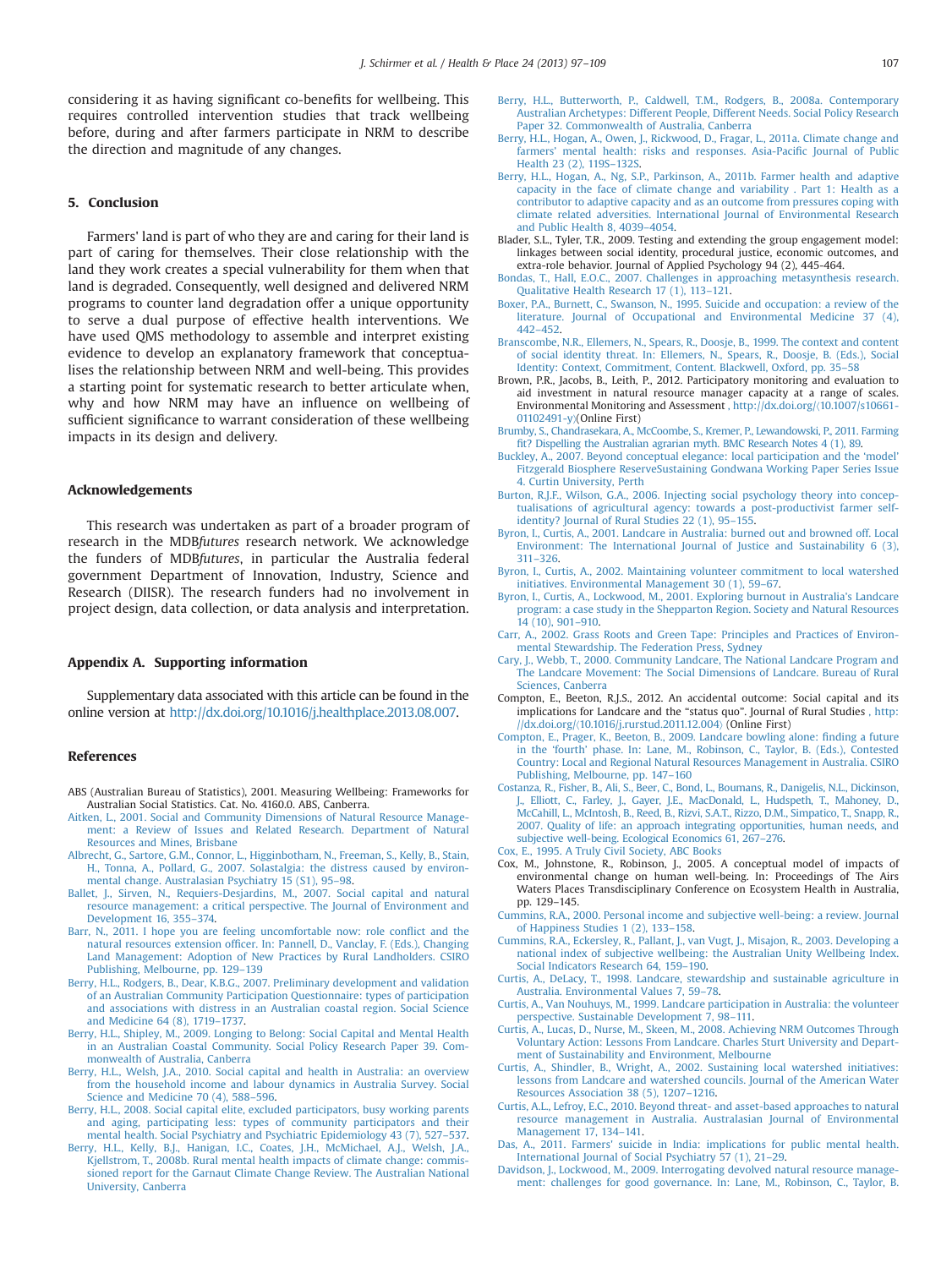<span id="page-11-0"></span>[\(Eds.\), Contested Country: Local and Regional Natural Resources Management](http://refhub.elsevier.com/S1353-8292(13)00112-3/sbref37) [in Australia. CSIRO Publishing, Melbourne, pp. 75](http://refhub.elsevier.com/S1353-8292(13)00112-3/sbref37)–89

- [Davies, J., Campbell, D., Campbell, M., Douglas, J., Hueneke, H., LaFlamme, M.,](http://refhub.elsevier.com/S1353-8292(13)00112-3/sbref38) [Pearson, D., Preuss, K., Walker, J., Walsh, F., 2011. Attention to four key](http://refhub.elsevier.com/S1353-8292(13)00112-3/sbref38) [principles can promote health outcomes from desert Aboriginal land manage](http://refhub.elsevier.com/S1353-8292(13)00112-3/sbref38)[ment. The Rangeland Journal 33 \(4\), 417](http://refhub.elsevier.com/S1353-8292(13)00112-3/sbref38)–431.
- [DPRESP \(Drought Policy Review Expert Social Panel\), 2008. It](http://refhub.elsevier.com/S1353-8292(13)00112-3/sbref39)'s about people: [changing perspective. A report to government by an expert social panel on](http://refhub.elsevier.com/S1353-8292(13)00112-3/sbref39) [dryness, Report to the Minister for Agriculture, Fisheries and Forestry, Com](http://refhub.elsevier.com/S1353-8292(13)00112-3/sbref39)[monwealth of Australia, Canberra](http://refhub.elsevier.com/S1353-8292(13)00112-3/sbref39)
- [Dyack, B., Greiner, R., 2006. Natural resource management and Indigenous well](http://refhub.elsevier.com/S1353-8292(13)00112-3/sbref40)[being. In: White, J.P., Wingert, S., Beavon, D., Maxim, P. \(Eds.\), Aboriginal Policy](http://refhub.elsevier.com/S1353-8292(13)00112-3/sbref40) [Research: Moving Forward, Making a Difference, III. Thompson Educational](http://refhub.elsevier.com/S1353-8292(13)00112-3/sbref40) [Publishing, Canada, pp. 239](http://refhub.elsevier.com/S1353-8292(13)00112-3/sbref40)–262.
- [Espinosa-Goded, M., Barreiro-Hurlé, J., Dupraz, P., 2013. Identifying additional](http://refhub.elsevier.com/S1353-8292(13)00112-3/sbref41) [barriers in the adoption of agri-environmental schemes: the role of](http://refhub.elsevier.com/S1353-8292(13)00112-3/sbref41) fixed costs. [Land Use Policy 31 \(1\), 526](http://refhub.elsevier.com/S1353-8292(13)00112-3/sbref41)–535.
- [Farrelly, M., 2006. Regionalisation of environmental management: a case study of](http://refhub.elsevier.com/S1353-8292(13)00112-3/sbref42) [the Natural Heritage Trust, South Australia. Geographical Research 43 \(4\),](http://refhub.elsevier.com/S1353-8292(13)00112-3/sbref42) 393–[405.](http://refhub.elsevier.com/S1353-8292(13)00112-3/sbref42)
- [Farrelly, M., Conacher, A., 2007. Integrated, regional, natural resource and environ](http://refhub.elsevier.com/S1353-8292(13)00112-3/sbref43)[mental planning and the Natural Heritage Trust Phase 2: a case study of the](http://refhub.elsevier.com/S1353-8292(13)00112-3/sbref43) [Northern Agricultural Catchments Council, Western Australia. Australian Geo](http://refhub.elsevier.com/S1353-8292(13)00112-3/sbref43)[grapher 38 \(3\), 309](http://refhub.elsevier.com/S1353-8292(13)00112-3/sbref43)–333.
- [Fisher, B., Christopher, T., 2007. Poverty and biodiversity: measuring the overlap of](http://refhub.elsevier.com/S1353-8292(13)00112-3/sbref44) [human poverty and the biodiversity hotspots. Ecological Economics 62 \(1\),](http://refhub.elsevier.com/S1353-8292(13)00112-3/sbref44) 93–[101.](http://refhub.elsevier.com/S1353-8292(13)00112-3/sbref44)
- [Flick, B., Caltabiano, N., Bentrupperbaumer, J., 2010. Retired farmers' perceptions](http://refhub.elsevier.com/S1353-8292(13)00112-3/sbref45) [regarding the ripairan forests in the Great Barrier Reef Lagoon catchment.](http://refhub.elsevier.com/S1353-8292(13)00112-3/sbref45) [Psychology and Society 3 \(1\), 107](http://refhub.elsevier.com/S1353-8292(13)00112-3/sbref45)–126.
- [Fraser, C.E., Smith, K.B., Judd, F., Humphreys, J.S., Fragar, L.J., Henderson, A., 2005.](http://refhub.elsevier.com/S1353-8292(13)00112-3/sbref46) [Farming and mental health problems and mental illness. International Journal](http://refhub.elsevier.com/S1353-8292(13)00112-3/sbref46) [of Social Psychiatry 51 \(4\), 340](http://refhub.elsevier.com/S1353-8292(13)00112-3/sbref46)–349.
- [Freeman, S.A., Schwab, C.V., Jiang, Q., 2008. Quantifying stressors among Iowa](http://refhub.elsevier.com/S1353-8292(13)00112-3/sbref47) [farmers. Journal of Agricultural Safety and Health 14, 431](http://refhub.elsevier.com/S1353-8292(13)00112-3/sbref47)–439.
- [Gargiulo, M., Benassi, M., 2000. Trapped in your own net? Network cohesion,](http://refhub.elsevier.com/S1353-8292(13)00112-3/sbref48) [structural holes, and the adaptation of social capital. Organization Science](http://refhub.elsevier.com/S1353-8292(13)00112-3/sbref48) [11 \(2\), 183](http://refhub.elsevier.com/S1353-8292(13)00112-3/sbref48)–196.
- [Gooch, M., 2003. A sense of place: ecological identity as a driver for catchment](http://refhub.elsevier.com/S1353-8292(13)00112-3/sbref49) [volunteering. Australian Journal of Volunteering 8 \(2\), 23](http://refhub.elsevier.com/S1353-8292(13)00112-3/sbref49)-33.
- [Gooch, M., 2005. Voices of the volunteers: an exploration of the experiences of](http://refhub.elsevier.com/S1353-8292(13)00112-3/sbref50) [catchment volunteers in coastal Queensland, Australia. Local Environment](http://refhub.elsevier.com/S1353-8292(13)00112-3/sbref50)  $10(1)$ , 5–19.
- [Gooch, M., Warburton, J., 2009. Building and managing resilience in community](http://refhub.elsevier.com/S1353-8292(13)00112-3/sbref51)[based NRM groups: an Australian case study. Society and Natural Resources 22](http://refhub.elsevier.com/S1353-8292(13)00112-3/sbref51) [\(2\), 158](http://refhub.elsevier.com/S1353-8292(13)00112-3/sbref51)–171.
- [Gosling, E., Williams, K.J.H., 2010. Connectedness to nature, place attachment and](http://refhub.elsevier.com/S1353-8292(13)00112-3/sbref52) [conservation behaviour: testing connectedness theory among farmers. Journal](http://refhub.elsevier.com/S1353-8292(13)00112-3/sbref52) [of Environmental Psychology 30 \(3\), 298](http://refhub.elsevier.com/S1353-8292(13)00112-3/sbref52)–304.
- [Gregoire, A., 2002. The mental health of farmers. Occupational Medicine 52 \(8\),](http://refhub.elsevier.com/S1353-8292(13)00112-3/sbref53) 471–[476.](http://refhub.elsevier.com/S1353-8292(13)00112-3/sbref53)
- Greiner, R., Gregg, D., 2011. Farmers' [intrinsic motivations, barriers to the adoption](http://refhub.elsevier.com/S1353-8292(13)00112-3/sbref54) [of conservation practices and effectiveness of policy instruments: empirical](http://refhub.elsevier.com/S1353-8292(13)00112-3/sbref54) [evidence from northern Australia. Land Use Policy 28 \(1\), 257](http://refhub.elsevier.com/S1353-8292(13)00112-3/sbref54)–265.
- [Greiner, R., Stanley, O., 2013. More than money for conservation: exploring social](http://refhub.elsevier.com/S1353-8292(13)00112-3/sbref55) co-benefi[ts from PES schemes. Land Use Policy 31, 4](http://refhub.elsevier.com/S1353-8292(13)00112-3/sbref55)–10.
- [GSAHS \(Greater Southern Area Health Service\), 2010. Farm family health and](http://refhub.elsevier.com/S1353-8292(13)00112-3/sbref56) [landscape health: A health impact assessment of the extension component of](http://refhub.elsevier.com/S1353-8292(13)00112-3/sbref56) [the Sustainable Native Pastures Project, Final report of the Steering Committee,](http://refhub.elsevier.com/S1353-8292(13)00112-3/sbref56) [January 2010. Greater Southern Area Health Service, Queanbeyan](http://refhub.elsevier.com/S1353-8292(13)00112-3/sbref56)
- [Hanigan, I.C., Butler, C.D., Kokic, P.N., Hutchinson, M.F., 2012. Suicide and drought in](http://refhub.elsevier.com/S1353-8292(13)00112-3/sbref57) New South Wales, Australia, 1970–[2007. Proceedings of the National Academy](http://refhub.elsevier.com/S1353-8292(13)00112-3/sbref57) [of Sciences 109 \(35\), 13950](http://refhub.elsevier.com/S1353-8292(13)00112-3/sbref57)–13955.
- [Hardin, C.D., Higgins, E.T., 1996. Social identity, self categorisation, and the](http://refhub.elsevier.com/S1353-8292(13)00112-3/sbref58) [perceived. In: Hardin, C.D., Higgins, E.T. \(Eds.\), Handbook of Motivation and](http://refhub.elsevier.com/S1353-8292(13)00112-3/sbref58) [Cognition. The Guildford Press, New York, pp. 28](http://refhub.elsevier.com/S1353-8292(13)00112-3/sbref58)–85
- [Harpham, T., Grant, E., Thomas, E., 2002. Measuring social capital within health](http://refhub.elsevier.com/S1353-8292(13)00112-3/sbref59) [surveys: key issues. Health Policy and Planning 17 \(1\), 106](http://refhub.elsevier.com/S1353-8292(13)00112-3/sbref59)–111.
- [Hart, C.R., Berry, H.L., Tonna, A.M., 2011. Improving the mental health of drought](http://refhub.elsevier.com/S1353-8292(13)00112-3/sbref60)[affected communities in New South Wales. Australian Journal of Rural Health](http://refhub.elsevier.com/S1353-8292(13)00112-3/sbref60) [19 \(4\), 231](http://refhub.elsevier.com/S1353-8292(13)00112-3/sbref60)–238.
- [Haslam, S.A., Jetten, J., Postmes, T., Haslam, C., 2009. Social identity, health and](http://refhub.elsevier.com/S1353-8292(13)00112-3/sbref61) [well-being: an emerging agenda for applied psychology. Applied Psychology:](http://refhub.elsevier.com/S1353-8292(13)00112-3/sbref61) [An International Review 58 \(1\), 1](http://refhub.elsevier.com/S1353-8292(13)00112-3/sbref61)–23.
- [Helliwell, J.F., Putnam, R.D., 2004. The social context of well-being. Philosophical](http://refhub.elsevier.com/S1353-8292(13)00112-3/sbref62) [Transactions of the Royal Society of London B Biological Sciences 359 \(1449\),](http://refhub.elsevier.com/S1353-8292(13)00112-3/sbref62) 1435–[1446.](http://refhub.elsevier.com/S1353-8292(13)00112-3/sbref62)
- [Herrman, H., 2001. The need for mental health promotion. Australian and New](http://refhub.elsevier.com/S1353-8292(13)00112-3/sbref63) [Zealand Journal of Psychiatry 35 \(6\), 709](http://refhub.elsevier.com/S1353-8292(13)00112-3/sbref63)–715.
- [Higginbotham, N., Connor, L., Albrecht, G., Freeman, S., Agho, K., 2007. Validation of](http://refhub.elsevier.com/S1353-8292(13)00112-3/sbref64) [the environmental distress scale. EcoHealth 3 \(4\), 245](http://refhub.elsevier.com/S1353-8292(13)00112-3/sbref64)–254.
- [Hogan, A., Bode, A., Berry, H.L., 2011. Farmer health and adaptive capacity in the](http://refhub.elsevier.com/S1353-8292(13)00112-3/sbref65) [face of climate change and variability. Part 2: Contexts, personal attributes and](http://refhub.elsevier.com/S1353-8292(13)00112-3/sbref65) [behaviours. International Journal of Environmental Research and Public Health](http://refhub.elsevier.com/S1353-8292(13)00112-3/sbref65) [8 \(10\), 4055](http://refhub.elsevier.com/S1353-8292(13)00112-3/sbref65)–4068.
- Hogan, A, Reynolds, K.J., Latz, I., O'Brien, L.V. A social psychology of living with fairer hearing. In: Hogan, A. (Ed.), A fairer hearing. ANU e-Press, Canberra (in press). [Holmes, J.H., Day, P., 1995. Identity, lifestyle and survival: value orientations of](http://refhub.elsevier.com/S1353-8292(13)00112-3/sbref66)
- [South Australian pastoralists. Rangelands Journal 17 \(2\), 193](http://refhub.elsevier.com/S1353-8292(13)00112-3/sbref66)–212. Horwitz, P., Lindsay, M., O'[Connor, M., 2001. Biodiversity, endemism, sense of place,](http://refhub.elsevier.com/S1353-8292(13)00112-3/sbref67)
- [and public health: Inter-relationships for Australian inland aquatic systems.](http://refhub.elsevier.com/S1353-8292(13)00112-3/sbref67) [Ecosystem Health 7 \(4\), 253](http://refhub.elsevier.com/S1353-8292(13)00112-3/sbref67)–265.
- [Hossain, D., Eley, R., Coutts, J., Gorman, D., 2008. Mental health of farmers in](http://refhub.elsevier.com/S1353-8292(13)00112-3/sbref68) [Southern Queensland: issues and support. Australian Journal of Rural Health 16](http://refhub.elsevier.com/S1353-8292(13)00112-3/sbref68) [\(6\), 343](http://refhub.elsevier.com/S1353-8292(13)00112-3/sbref68)–348.
- [Hounsome, B., Edwards, R.T., Hounsome, N., Edwards-Jones, G., 2012. Psychological](http://refhub.elsevier.com/S1353-8292(13)00112-3/sbref69) [morbidity of farmers and non-farming population: results from a UK survey.](http://refhub.elsevier.com/S1353-8292(13)00112-3/sbref69) [Community Mental Health Journal 48 \(4\), 503](http://refhub.elsevier.com/S1353-8292(13)00112-3/sbref69)–510.
- [Jetten, J., Haslam, S.A., Haslam, C., 2012. The case for a social identity analysis of](http://refhub.elsevier.com/S1353-8292(13)00112-3/sbref70) [health and well-being. In: Jetten, J., Haslam, C., Haslam, S.A. \(Eds.\), The Social](http://refhub.elsevier.com/S1353-8292(13)00112-3/sbref70) [Cure: Identity, Health and Well-Being. Psychology Press, New York, pp. 3](http://refhub.elsevier.com/S1353-8292(13)00112-3/sbref70)–20
- Johnsen, S., 2004. The redefi[nition of family farming: agricultural restructuring and](http://refhub.elsevier.com/S1353-8292(13)00112-3/sbref71) [farm adjustment in Waihemo, New Zealand. Journal of Rural Studies 20,](http://refhub.elsevier.com/S1353-8292(13)00112-3/sbref71) 419–[432.](http://refhub.elsevier.com/S1353-8292(13)00112-3/sbref71)
- [Johnston, F.H., Jacups, S.P., Vickery, A.J., Bowman, D.M.J.S., 2007. Ecohealth and](http://refhub.elsevier.com/S1353-8292(13)00112-3/sbref72) [Aboriginal testimony of the nexus between human health and place. EcoHealth](http://refhub.elsevier.com/S1353-8292(13)00112-3/sbref72) [4 \(4\), 489](http://refhub.elsevier.com/S1353-8292(13)00112-3/sbref72)–499.
- [Jones, S., 2008. Political ecology and land degradation: how does the land lie 21](http://refhub.elsevier.com/S1353-8292(13)00112-3/sbref73) years after Blaikie and Brookfi[eld's Land Degradation and Society? Geography](http://refhub.elsevier.com/S1353-8292(13)00112-3/sbref73) [Compass 2 \(3\), 671](http://refhub.elsevier.com/S1353-8292(13)00112-3/sbref73)–694.
- [Judd, F., Jackson, H., Fraser, C., Murray, G., Robins, G., Komiti, A., 2006. Under](http://refhub.elsevier.com/S1353-8292(13)00112-3/sbref74)[standing suicide in Australian farmers. Social Psychiatry and Psychiatric](http://refhub.elsevier.com/S1353-8292(13)00112-3/sbref74) Epidemiology 41 $(1)$ , 1-10.
- [Kilpatrick, S., Willis, K., Johns, S., Peek, K., 2012. Supporting farmer and](http://refhub.elsevier.com/S1353-8292(13)00112-3/sbref75) fisher health and wellbeing in 'difficult times'[: communities of place and industry associa](http://refhub.elsevier.com/S1353-8292(13)00112-3/sbref75)[tions. Rural Society 22 \(1\), 31](http://refhub.elsevier.com/S1353-8292(13)00112-3/sbref75)–44.
- [King, D., Lane, A., MacDougall, C., Greenhill, J., 2009. The Resilience and Mental](http://refhub.elsevier.com/S1353-8292(13)00112-3/sbref76) [Health and Wellbeing of Farm Families Experiencing Climate Variation in South](http://refhub.elsevier.com/S1353-8292(13)00112-3/sbref76) [Australia. National Institute of Labour Studies, Flinders University, Adelaide](http://refhub.elsevier.com/S1353-8292(13)00112-3/sbref76)
- [Kingwell, R., John, M., Robertson, M., 2008. A review of a community-based](http://refhub.elsevier.com/S1353-8292(13)00112-3/sbref77) [approach to combating land degradation: dryland salinity management in](http://refhub.elsevier.com/S1353-8292(13)00112-3/sbref77) [Australia. Environment, Development and Sustainability 10 \(6\), 899](http://refhub.elsevier.com/S1353-8292(13)00112-3/sbref77)–912.
- [Larson, S., Herr, A., Greiner, R., 2006. Human wellbeing and natural environments. The](http://refhub.elsevier.com/S1353-8292(13)00112-3/sbref78) [International Journal of Cultural, Economic and Social Sustainability 2 \(3\), 39](http://refhub.elsevier.com/S1353-8292(13)00112-3/sbref78)–49.
- [Malmberg, A., Hawton, K., Simkin, S., 1997. A study of suicide in farmers in England](http://refhub.elsevier.com/S1353-8292(13)00112-3/sbref79) [and Wales. Journal of Psychosomatic Research 43 \(1\), 107](http://refhub.elsevier.com/S1353-8292(13)00112-3/sbref79)–111.
- [Marmot, M., 2005. Social determinants of health inequalities. The Lancet 365](http://refhub.elsevier.com/S1353-8292(13)00112-3/sbref80) [\(9464\), 1099](http://refhub.elsevier.com/S1353-8292(13)00112-3/sbref80)–1104.
- Marshall, G.R., 2011. What 'community' [means for farmer adoption of conservation](http://refhub.elsevier.com/S1353-8292(13)00112-3/sbref81) [practices. In: Pannell, D., Vanclay, F. \(Eds.\), Changing Land Management:](http://refhub.elsevier.com/S1353-8292(13)00112-3/sbref81) [Adoption of New Practices by Rural Landholders. CSIRO Publishing, Melbourne,](http://refhub.elsevier.com/S1353-8292(13)00112-3/sbref81) [pp. 107](http://refhub.elsevier.com/S1353-8292(13)00112-3/sbref81)–127
- [Mays, N., Pope, C., Popay, J., 2005. Systematically reviewing qualitative and](http://refhub.elsevier.com/S1353-8292(13)00112-3/sbref82) [quantitative evidence to inform management and policy-making in the health](http://refhub.elsevier.com/S1353-8292(13)00112-3/sbref82) fi[eld. Journal of Health Services Research and Policy 10 \(S1\), s6](http://refhub.elsevier.com/S1353-8292(13)00112-3/sbref82)–s20.
- [McCormick, J., Rodney, P., Varcoe, C., 2003. Reinterpretations across studies: an](http://refhub.elsevier.com/S1353-8292(13)00112-3/sbref83) [approach to meta-analysis. Qualitative Health Research 13 \(7\), 933](http://refhub.elsevier.com/S1353-8292(13)00112-3/sbref83)–944.
- [McShane, T.O., Hirsch, P.D., Trung, T.C., Songorwa, A.N., Kinzig, A., Monteferri, B.,](http://refhub.elsevier.com/S1353-8292(13)00112-3/sbref84) Mutekanga, D., O'[Connor, S., 2011. Hard choices: making trade-offs between](http://refhub.elsevier.com/S1353-8292(13)00112-3/sbref84) [biodiversity conservation and human well-being. Biological Conservation 144](http://refhub.elsevier.com/S1353-8292(13)00112-3/sbref84) [\(3\), 966](http://refhub.elsevier.com/S1353-8292(13)00112-3/sbref84)–972.
- MEA (Millennium Ecosystem Assessment), 2003. Millennium Ecosystem Assessment, Ecosystems and Human Wellbeing: A Framework for Assessment. Island Press, Washington DC.
- [Mitchell, C.U., LaGory, M., 2002. Social capital and mental distress in an impover](http://refhub.elsevier.com/S1353-8292(13)00112-3/sbref85)[ished community. City and Community 1 \(2\), 199](http://refhub.elsevier.com/S1353-8292(13)00112-3/sbref85)–222.
- [Moore, S.A., Jennings, S., Tacey, W.H., 2001. Achieving sustainable natural resource](http://refhub.elsevier.com/S1353-8292(13)00112-3/sbref86) [management outcomes on the ground: the key elements of stakeholder](http://refhub.elsevier.com/S1353-8292(13)00112-3/sbref86) [involvement. Australian Journal of Environmental Management 8 \(2\), 91](http://refhub.elsevier.com/S1353-8292(13)00112-3/sbref86)–98.
- [Morrissey, P., Lawrence, G., 2000. A critical assessment of landcare in a region of](http://refhub.elsevier.com/S1353-8292(13)00112-3/sbref87) [Central Queensland. In: Lockie, S., Vanclay, F. \(Eds.\), Critical Landcare. Centre for](http://refhub.elsevier.com/S1353-8292(13)00112-3/sbref87) [Rural Social ResearchWagga Wagga NSW, pp. 217](http://refhub.elsevier.com/S1353-8292(13)00112-3/sbref87)–226
- [Mortlock, B., Hunt, L., 2008. Linking Farmer Wellbeing and Environmentally](http://refhub.elsevier.com/S1353-8292(13)00112-3/sbref88) [Sustainable Land Use: A Comparison Between Converting Organic and Con](http://refhub.elsevier.com/S1353-8292(13)00112-3/sbref88)[ventional Dairy Farmers. Agriculture Research Group on Sustainability, Lincoln](http://refhub.elsevier.com/S1353-8292(13)00112-3/sbref88) [University, Canterbury NZ](http://refhub.elsevier.com/S1353-8292(13)00112-3/sbref88)
- [Munro, J.K., Moore, S.A., 2005. Using landholder perspectives to evaluate and](http://refhub.elsevier.com/S1353-8292(13)00112-3/sbref89) [improve recovery planning for Toolibin Lake in the West Australian wheatbelt.](http://refhub.elsevier.com/S1353-8292(13)00112-3/sbref89) [Ecological Management and Restoration 6 \(2\), 111](http://refhub.elsevier.com/S1353-8292(13)00112-3/sbref89)–117.
- [Nieminen, T., Martelin, T., Koskinen, S., Simpura, J., Alanen, E., Härkänen, T., Aromaa,](http://refhub.elsevier.com/S1353-8292(13)00112-3/sbref90) [A., 2008. Measurement and socio-demographic variation of social capital in a](http://refhub.elsevier.com/S1353-8292(13)00112-3/sbref90) [large population-based survey. Social Indicators Research 85 \(3\), 405](http://refhub.elsevier.com/S1353-8292(13)00112-3/sbref90)–423.
- [Noblit, G.W., Hare, R.D., 1988. Meta-Ethnography: Synthesizing Qualitative Studies.](http://refhub.elsevier.com/S1353-8292(13)00112-3/sbref91) [Sage, Newbury Park, CA](http://refhub.elsevier.com/S1353-8292(13)00112-3/sbref91)
- O'[Brien, L.V., Berry, H.L., Hogan, A.E., 2012. The structure of psychological life](http://refhub.elsevier.com/S1353-8292(13)00112-3/sbref92) [satisfaction: Insights from farmers and a general community sample in](http://refhub.elsevier.com/S1353-8292(13)00112-3/sbref92) [Australia. BMC Public Health 12 \(1\), 976](http://refhub.elsevier.com/S1353-8292(13)00112-3/sbref92)–987.
- [Pannell, D.J., Marshall, G.R., Barr, N., Curtis, A., Vanclay, F., Wilkinson, R., 2011. In:](http://refhub.elsevier.com/S1353-8292(13)00112-3/sbref93) [Pannell, D., Vanclay, F. \(Eds.\), Changing Land Management: Adoption of New](http://refhub.elsevier.com/S1353-8292(13)00112-3/sbref93) [Practices by Rural Landholders. CSIRO Publishing, Melbourne, pp. 11](http://refhub.elsevier.com/S1353-8292(13)00112-3/sbref93)–38